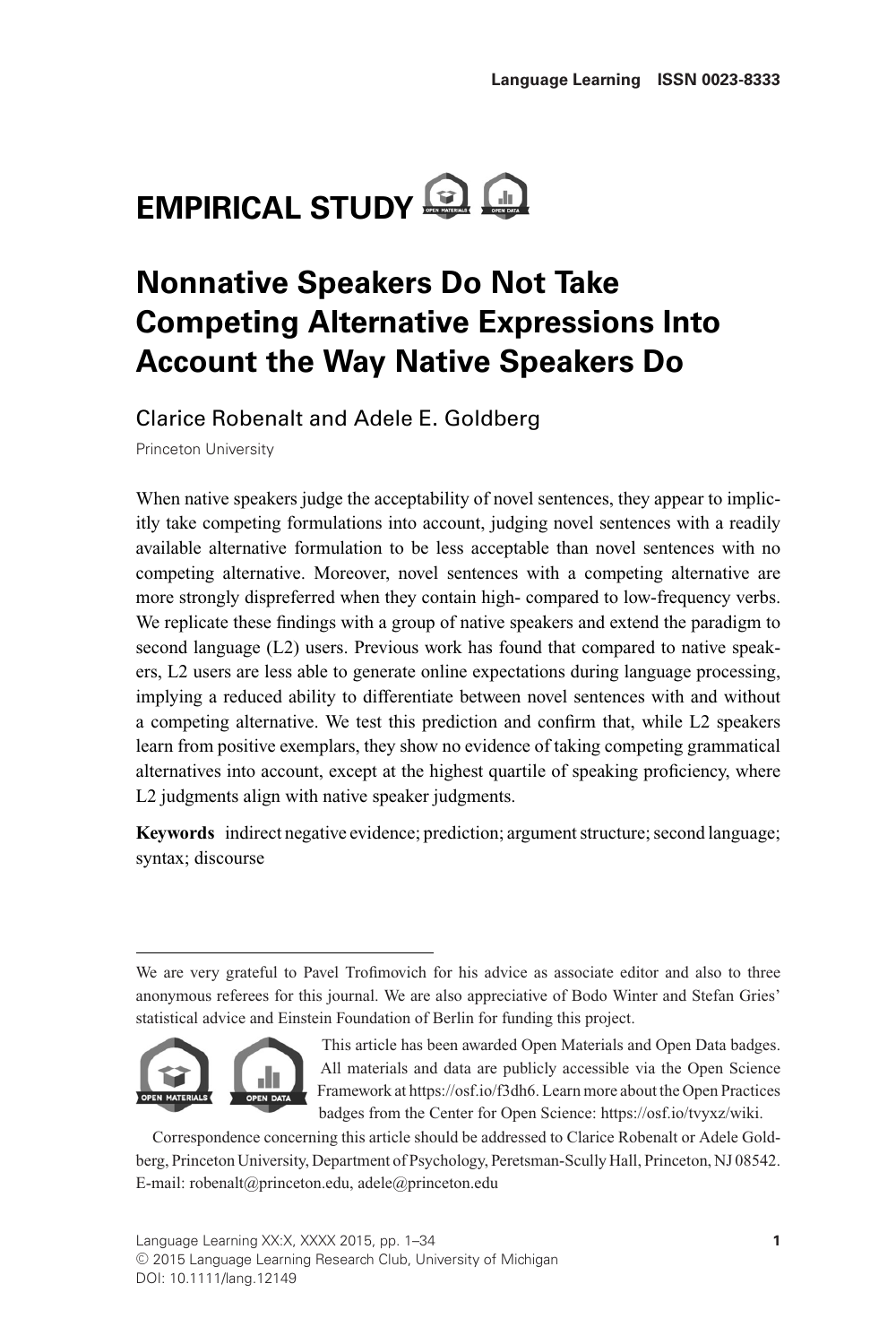## **Introduction**

It is well known that adult second language (L2) learners rarely reach a level of speaking competence identical to native speakers (e.g., Birdsong & Molis, 2001; Flege, Yeni-Komshian, & Liu, 1999). One type of error that L2 learners commonly make involves producing utterances that are semantically sensible and make use of constructions that are licensed in the target language, but which are nonetheless avoided by native speakers (e.g., Bley-Vroman & Joo, 2001; Bley-Vroman & Yoshinaga, 1992; Hubbard & Hix, 1988; Inagaki, 1997; Oh, 2010). Examples of such sentences formulated by nonnative speakers of English are provided in Examples 1–4, all found online. In these and following examples, underlined text identifies the phrase that is dispreferred by native speakers, and "??" is used to indicate that native speakers disfavor the formulation to some extent. We use question marks instead of the more traditional asterisk to indicate that judgments are gradient and subject to a number of factors, as quantified below.

#### Examples 1–4

- 1. ??Could you recommend me some English movies . . .
- 2. ??Can you explain me the lesson.
- 3. ??Have you ever considered to go climbing in Ecuador . . . we would love for you to come and discover it . . .
- 4. ??The afraid boy slowly took out the note.

Each of these errors involves using a predicate (verb or adjective) in a construction in which it does not normally occur. Some of these errors may be motivated by transfer from the speakers' native language (L1) (e.g., Ambridge & Brandt, 2013; Bley-Vroman & Joo, 2001; Rutherford, 1989). However, transfer effects are not necessarily responsible for this type of error, because these constructions are all amply attested in English. This is made clear by the minimally different but fully acceptable utterances in Examples 5–8 (see also Flett, Branigan, & Pickering, 2013):

#### Examples 5–8

- 5. Could you give/offer/tell me some place to apply?
- 6. Maybe it's better to tell/show me first.
- 7. Have you ever wanted/hoped/tried/planned to go climbing in Ecuador?
- 8. The astute/scared boy.

Moreover, because not everything from a L1 is transferred to a L2, it is reasonable to ask why these particular types of errors are so portable. As Hubbard and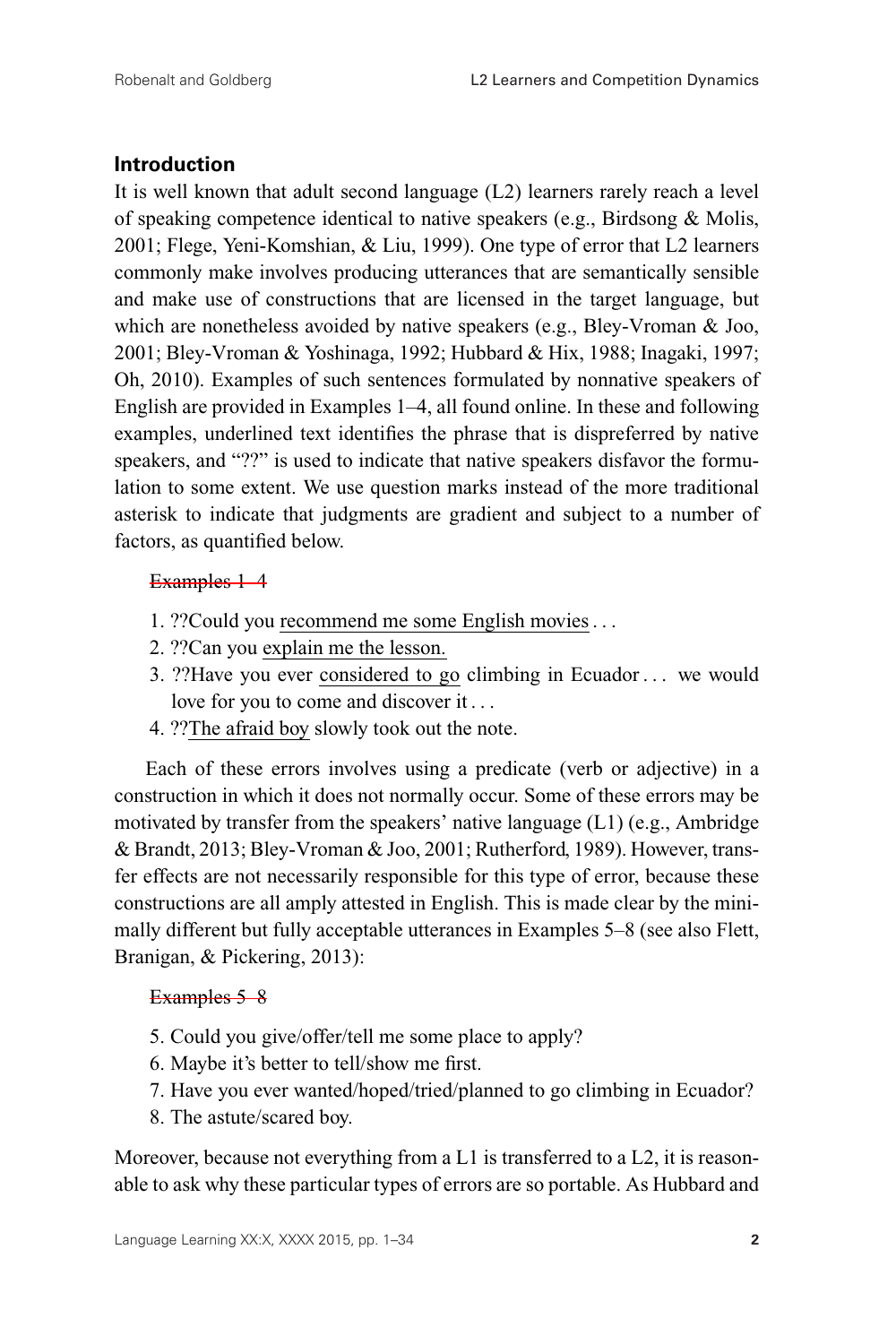Hix (1988) note, "[intermediate and advanced ESL learners] have often mastered the majority of the major syntactic constructions in English. Yet, many grammatical errors persist . . . [involving] mistakes in using given lexical items in constructions they do not belong in" (p. 89).

In fact, the ill-formedness of the phrases like those in Examples 1–4 have been argued to present a learnability paradox for L1 and L2 learners alike. Even when a native speaker has never encountered a particular utterance, s/he can instantly intuit whether the utterance is grammatically acceptable or not. This is especially interesting in cases where a nonoccurring pattern is judged to be unacceptable despite being semantically sensible and involving a construction that is well attested in the target language (e.g., ??*explain me first*). Indeed, it has remained an outstanding challenge for linguists, despite more than four decades of research, to determine how learners come to know which combinations of verb and construction are acceptable and which are not (e.g., Ambridge, Pine, Rowland, & Young, 2008; Baker, 1979; Bowerman, 1988; Braine, 1971; Brown & Hanlon, 1970; Gennari & Macdonald, 2008; Goldberg, 1995; Pinker, 1989). Language input clearly does not come annotated with asterisks or question marks to indicate unacceptability. Furthermore, ill-formed utterances are not reliably corrected in naturalistic speech settings because people are generally more interested in the content of speech than in its form (Brown & Hanlon, 1970; Hirsh-Pasek, Treiman, & Schneiderman, 1984; Marcus, 1993). So how do people come to disfavor some—but not all—nonoccurrences in their input? That is, how do learners come to know which novel combinations of verb and construction are acceptable and which are not?

#### **Construction Learning From Language Input**

A growing body of work indicates that speakers take advantage of the statistics in the input in order to learn language, both in L1 (e.g., Bybee, 1985, 1995, 2010; Langacker, 1988; Tomasello, 2003) and in L2 (e.g., Ellis, 2002; Ellis & Larsen-Freeman, 2006; Eskildsen, 2009; Trofimovich, Collins, Cardoso, White, & Horst, 2012; Tyler, 2008; Weinert, 1995). Such usage-based models assume that speakers retain memory traces of how verbs and other words have been heard used, generalizing these memory traces so that information about the frequencies of particular usage patterns constitute part of our knowledge of language. In the case of argument structure patterns, verbs are recognized to be associated with valency information (e.g., Herbst, 2014), while networks of individual verbs give rise to more general argument structure constructions (e.g., Goldberg, 1995, 2006; Tomasello, 2003). As there is ample evidence that frequency information plays an important role in language learning and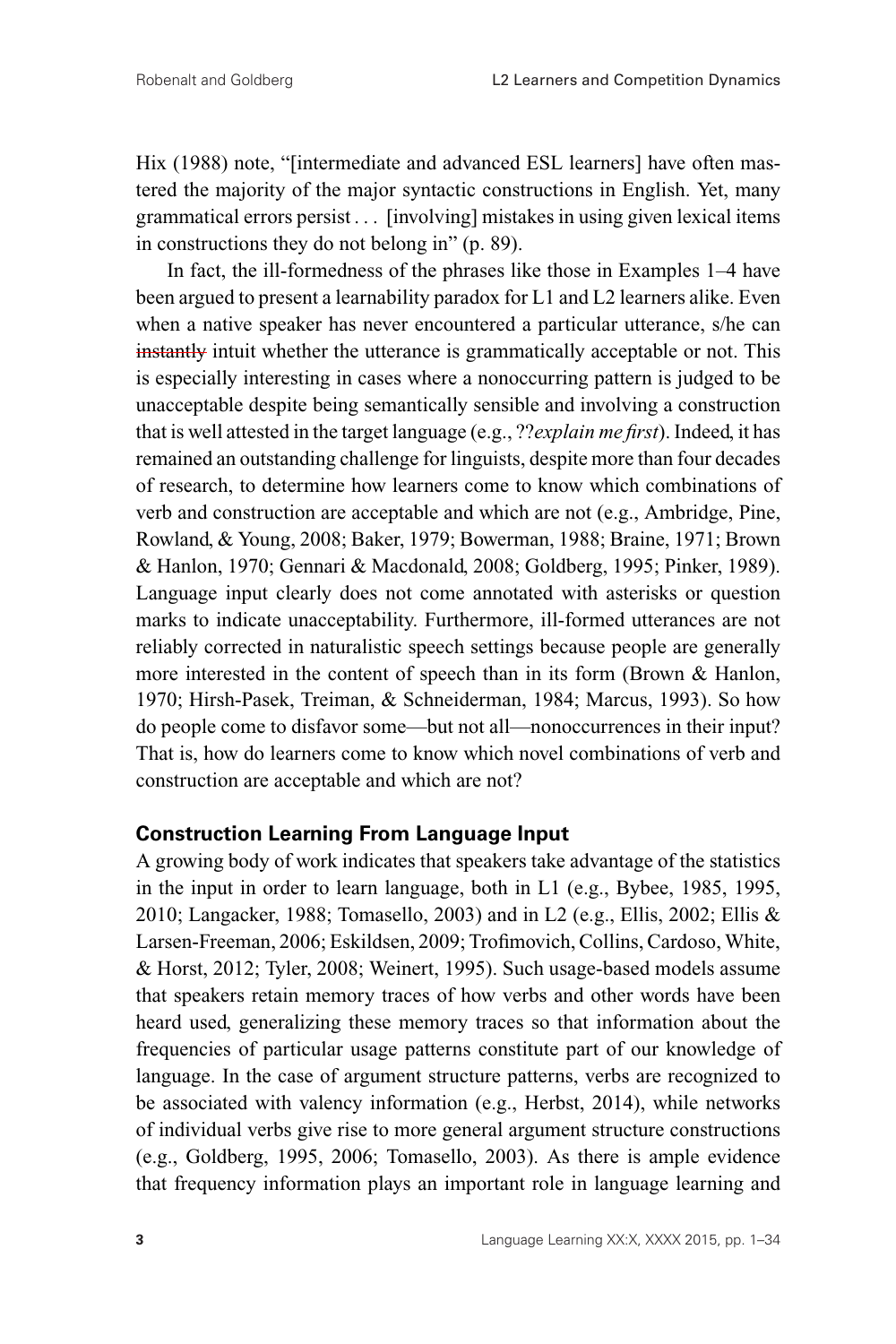language processing, we do not attempt to review it here. However, frequency information can play a more nuanced role than a simple counting of exemplars that occur, such that cases of nonoccurrence can be informative to a language learner.

Of central interest in the present context is whether both L1 and L2 learners take advantage of a lack of positive exemplars during language learning. If learners implicitly take utterance types that they have not previously heard into account, it can provide a type of indirect negative evidence—that is, evidence of what is not acceptable in the language. In particular, a process of statistical preemption has been argued to play an important role in L1 learning to avoid certain formulations, such as those in Examples 1–4. That is, the nonoccurrence of a particular form can serve as evidence that the form is unacceptable if the form could reasonably have been expected to occur and did not. For example, if a learner repeatedly hears the formulation B in contexts where s/he might have expected to hear the semantically and pragmatically related alternative formulation A, s/he would come to recognize that B is the appropriate formulation in such a context and that A is less acceptable. This is statistical preemption (Bates & MacWhinney, 1987; Boyd & Goldberg, 2011; Clark, 1987; DiSciullo & Williams, 1987; Foraker, Regier, Khetarpal, Perfors, & Tenenbaum, 2007; Goldberg, 1993, 1995, 2006, 2011; Marcotte, 2005; Pinker, 1981), a type of error-driven learning (Rescorla & Wagner, 1972; Rumelhart, Hinton, & Williams, 1986).

A concrete example is useful for illustration. We know that different constructions typically have somewhat different semantics and/or distributions in discourse contexts. For example, the double-object construction (e.g., *tell me something*) tends to be used when the recipient argument is topical and pronominal, and the lexical theme argument is newer to the discourse; the to-dative allows the theme to be pronominal and the recipient to be newer to the discourse (e.g., *tell it to Zach*; Arnold, Wasow, Losongco, & Ginstrom, 2000; Bresnan, Cueni, Nikitina, & Baayen, 2007; Collins, 1995; Erteschik-Shir, 1979; Goldberg, 1995, 2006; Green, 1974; Hovav & Levin, 2008; Oehrle, 1976; Thompson, 1995; Wasow, 2002). If, in these situations, the to*-*dative is consistently witnessed instead, a learner can learn that the double-object is not, after all, appropriate (Goldberg, 1995, 2006). For example, hearing *explain something to me* serves to statistically preempt *explain* in the double-object construction (e.g., ??*explain me something*). As Goldberg (2006) emphasizes, the process is necessarily statistical, because a single use of the alternative formulation could be due to some subtle difference in the functions of the two formulations that actually favors the alternative formulation in that context. It is also possible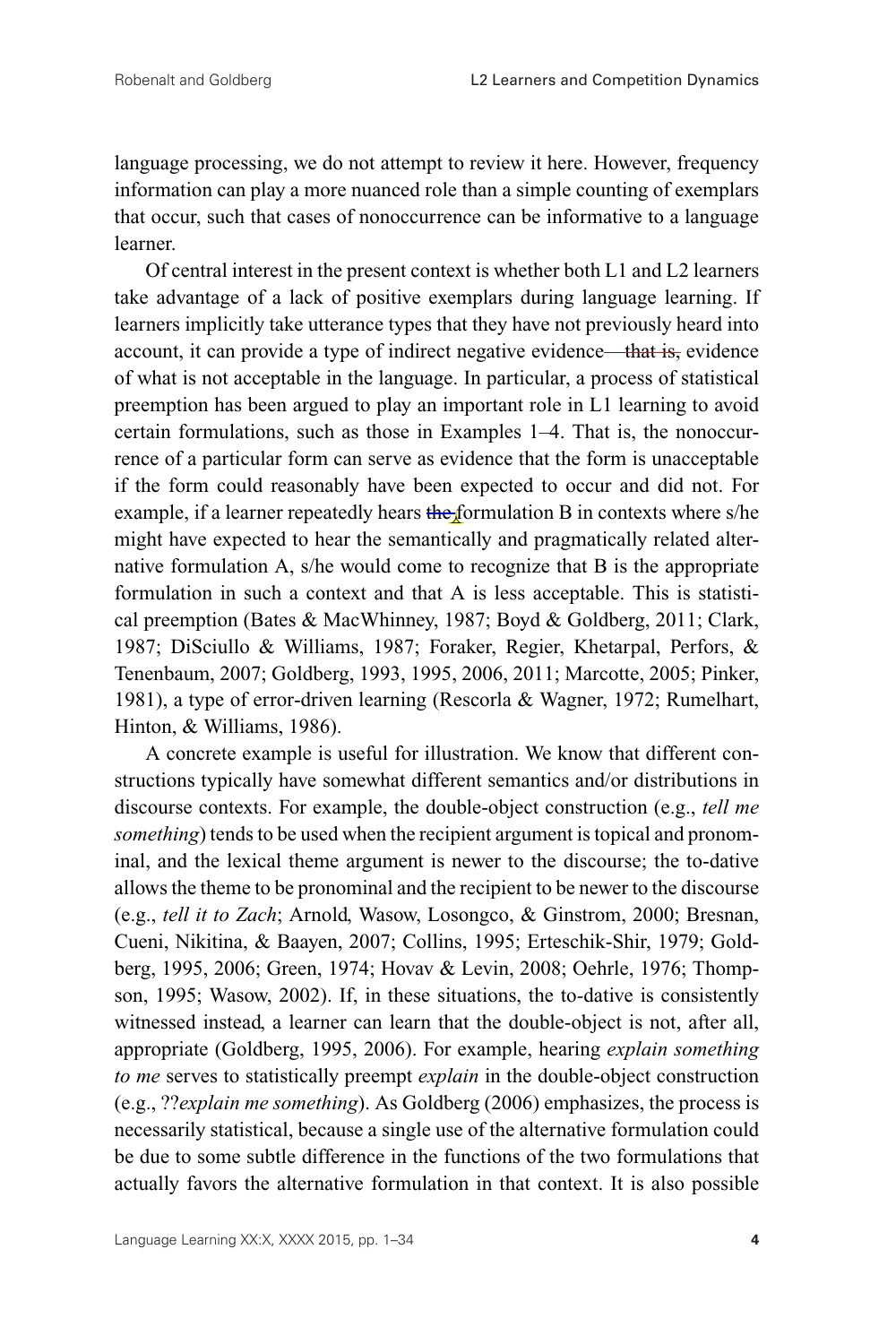that a single use could simply be due to an error by the speaker. But if an alternative formulation is consistently heard when another formulation is expected, a process of statistical preemption predicts that speakers will learn to use the provided alternative.

Statistical preemption of phrasal forms has only received attention in the experimental literature fairly recently. Two studies have shown that witnessing novel intransitive verbs in periphrastic causative constructions significantly preempts children's use of those verbs in simple transitives (Brooks & Tomasello, 1999; Brooks & Zizak, 2002). For example, Brooks and Tomasello found that 6- and 7-year-old children were less than half as likely to productively use a novel verb causatively when the verb had been modeled in both the intransitive and in a periphrastic causative, compared to when it was only modeled in the intransitive form. For example, if the children had heard both *The cow is chamming* and *Ernie's making the cow cham*, they were less likely to respond to "what did Elmo do to the cow?" with *Ernie chammed the cow* (causative) than they were if only the intransitive construction had been witnessed. Hearing the novel verb used in the periphrastic causative construction provided a readily available alternative to the causative construction, statistically preempting the use of the latter (see also Tomasello, 2003). In another study, Boyd and Goldberg (2011) investigated a certain class of adjectives that begin with schwa and disfavor appearing prenominally (e.g., ??*the asleep boy*). Adult productions were elicited in a naturalistic situation, resulting in either a relative clause (*The fox that's sleepy/asleep/adax moved to the star*) or prenominal use of a targeted real or novel adjective (*The sleepy/*??*asleep/*?*adax fox moved to the star*). Results showed that witnessing a novel adjective used in a preemptive context (the relative clause) dramatically decreased prenominal uses.

A number of additional studies have found that, all other things being equal, lower-frequency verbs are more available for creative extensions than are high-frequency verbs. For example, both *disappear* and *vanish* are normally used intransitively, with *disappear* being more frequent than *vanish*. Native speakers are more resistant to extending *disappear* for use in a transitive construction than they are *vanish* (??*She disappeared something* vs. ?*She vanished something*). This is presumably because *disappear* has been witnessed in a competing alternative more often than *vanish*. More specifically, in a production study, Brooks, Tomasello, Dodson, and Lewis (1999) found that 3–8-year old children were more likely to extend a low-frequency verb to a previously unwitnessed construction than they were to extend a high-frequency verb. Similar results were found in a judgment task by Theakston (2004), who elicited acceptability ratings from adults and 5–8-year-old children. Across ages, novel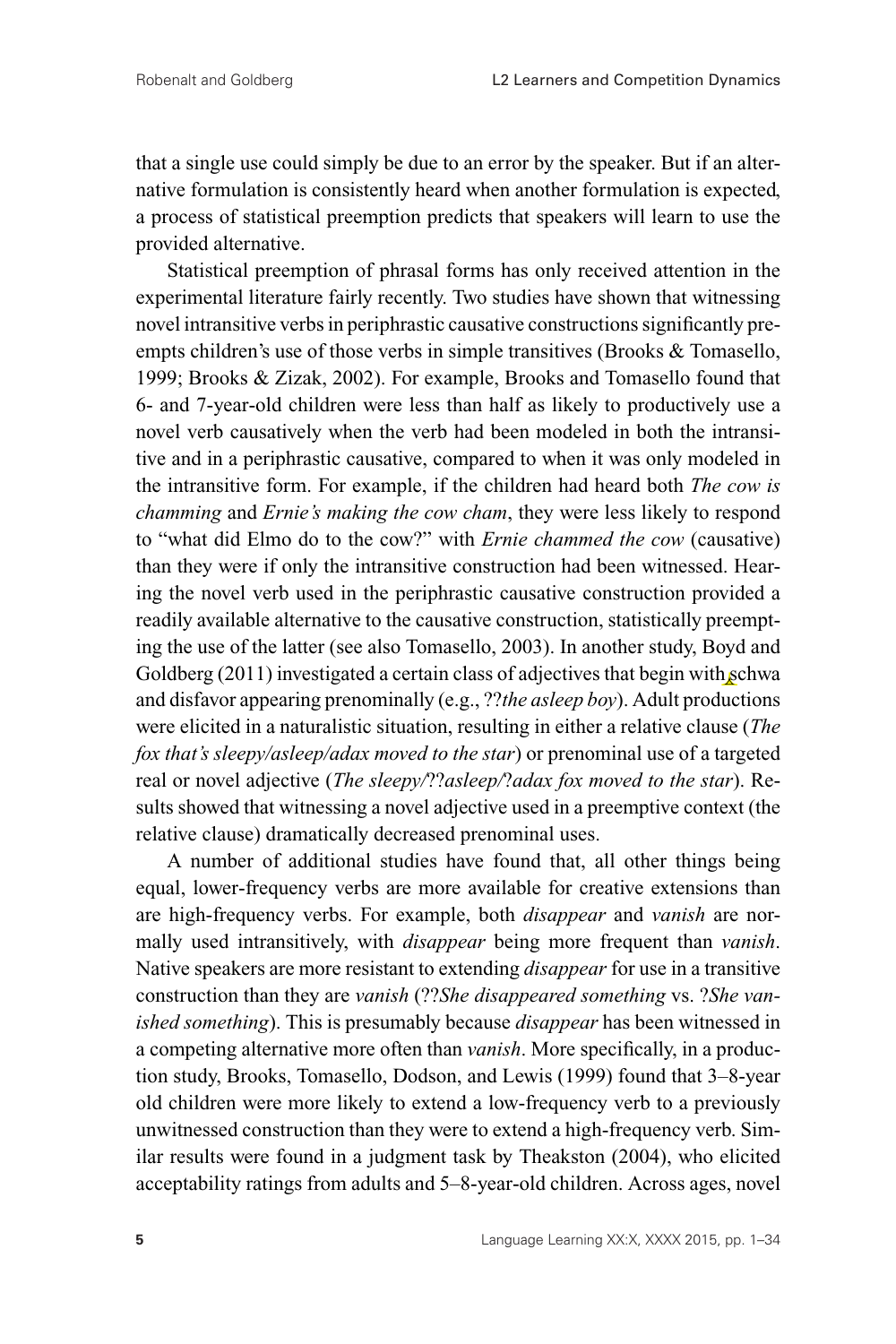sentences containing low-frequency verbs were judged to be more acceptable than sentences containing high-frequency verbs. For example, *She giggled her* was judged to be more acceptable than *She laughed her*, although presumably neither the low-frequency *giggle* nor the high-frequency *laugh* had been witnessed being used transitively. The same result was replicated in a judgment task by Ambridge et al. (2008) with adults and 5–6- and 9–10-year-old children. This effect is remarkable because, due to general fluency effects, sentences with higher-frequency words can be expected to be judged more favorably than semantically equivalent sentences with lower-frequency words (e.g., Bornstein  $\&$ D'Agostino, 1992). For example, *Zach sat on the sofa* can be expected to be judged more acceptable than *Zach reclined on the divan*.

The idea that speakers may be capable of recognizing that certain constructions have not occurred with certain verbs raises the question of whether all novel pairings of verb and construction are equivalent. If there are independent reasons why a verb has not been witnessed in a particular construction, speakers should not necessarily assume that the verb and construction are incompatible. A primary reason why a particular verb may not yet have occurred in a particular construction is that the combined meaning may be implausible or not generally relevant. For example, *sneeze* may not be commonly witnessed in the "caused motion" construction simply because it is unusual for a sneeze to cause something to move. But it is not impossible, as the attested examples from Google illustrate:

#### Examples 9–10

- 9. I just sneezed the cat into the trash can.
- 10. An Italian man was shot in the head and sneezed the bullet out.

In fact, one of the most remarkable aspects of language is that speakers do produce sentences that they have never heard before. In English, even fairly frequent verbs are sometimes used in new ways, as illustrated in the following examples (which are similar to the examples with *sneeze* above):

#### Examples 11–13

- 11. I grabbed the guy [and] popped hima punch that sent him sprawling onto the poster spread (Corpus of Contemporary American English [COCA]; Davies, 2009).
- 12. Some part of me wanted to yell my father into the world (Google).
- 13.Women have dribbled and rowed their way into sporting history (COCA; Davies, 2009).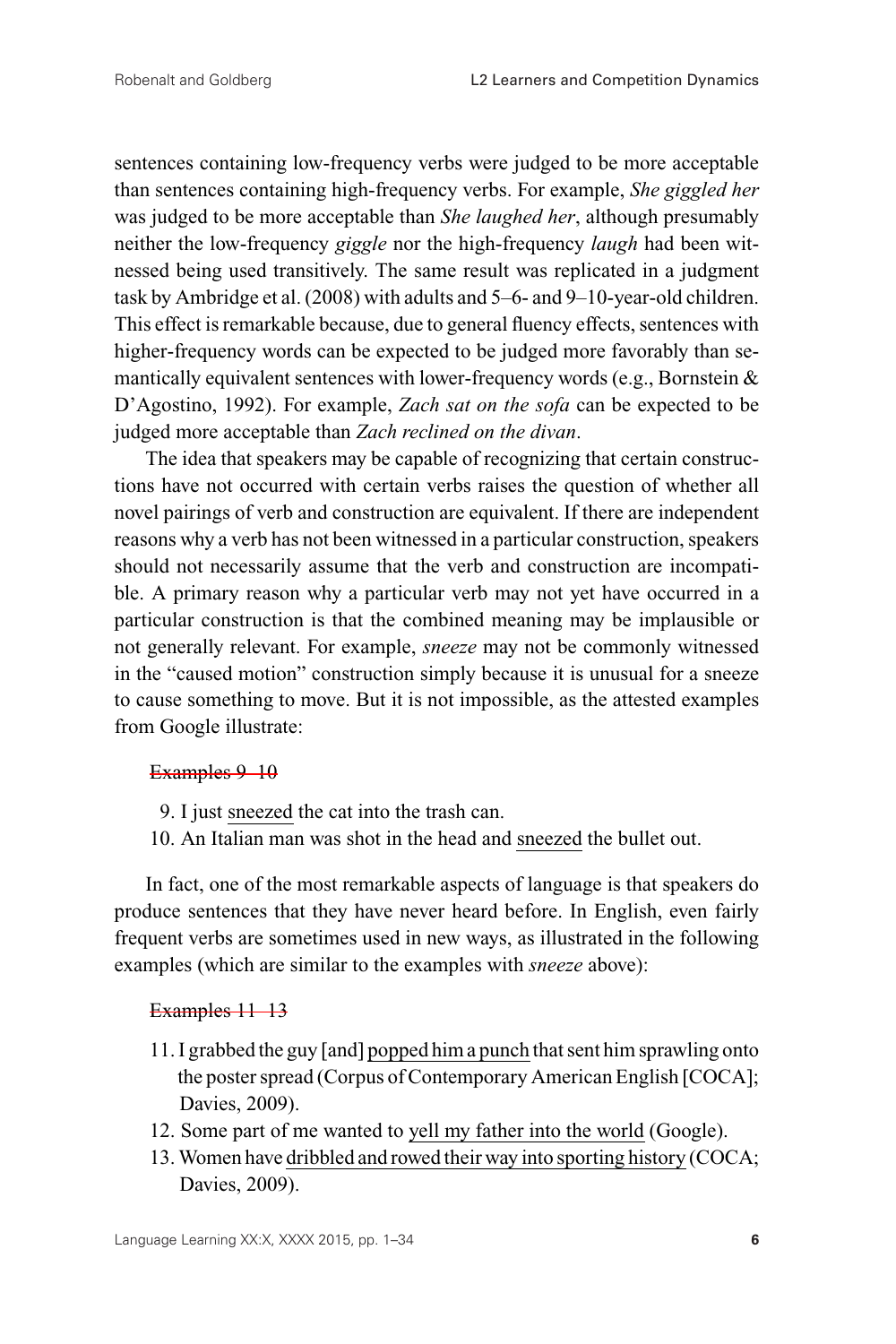Therefore, simply not having heard a particular sentence should not lead learners to conclude that the formulation is necessarily unacceptable.

To date, most of the work on statistical preemption has been done using native speakers, as described above (see also Ambridge, Pine, & Rowland, 2012; Ambridge, Pine, Rowland, & Chang, 2012; Ambridge, Pine, Rowland, Freudenthal, & Chang, 2014). A recent exception is Ambridge and Brandt (2013), who collected acceptability judgments from L1 German/L2 English speakers on English locatives, such as the familiar *She filled the cup with water* and the novel and disfavored ??*She filled water into the cup*. Ambridge and Brandt used mixed-effects modeling to estimate the relative contribution of different predictors to the acceptability ratings for nonnative speakers. They found that positive evidence of a particular verb use served to boost the acceptability of that same use, but they found no evidence that verb frequency had a negative impact on other novel uses of the verb. This result suggests that L2 learners may not implicitly compare the novel use of a verb with a competing use of that verb—as is needed for statistical preemption, although the relatively small sample size (30 nonnative speakers) leaves open the possibility that the lack of effect was due to a lack of power. Recent findings indicate that there might be reason to expect nonnative speakers to treat novel utterances differently than native speakers in a systematic way. In the following section, we detail how a critical difference between native and nonnative language processing may influence how the different populations perceive novel sentences.

#### **Language Processing in Nonnative Speakers**

L<sub>2</sub> learners' persistent errors in the use of argument structure patterns may have its roots, in part, in an intriguing finding from recent L2 literature. Various researchers have reported that L2 learners are less likely than native speakers to predict upcoming forms during online comprehension, even when they demonstrate knowledge of the constraints used to predict the forms in production and in offline tasks. Grüter, Hurtado, Marchman, and Fernald (2014) refer to this as the "RAGE hypothesis," where RAGE stands for Reduced Ability to Generate Expectations during language processing. The RAGE hypothesis may provide some insights into nonnative difficulties with argument structure restrictions. If nonnative speakers are less able to predict upcoming utterances, then they lose the opportunity to learn from the prediction error that would normally occur when the observed utterance does not match the predicted utterance.

In key studies that helped inspire the RAGE hypothesis, Lew-Williams and Fernald (2007, 2010) found that native speakers actively use gender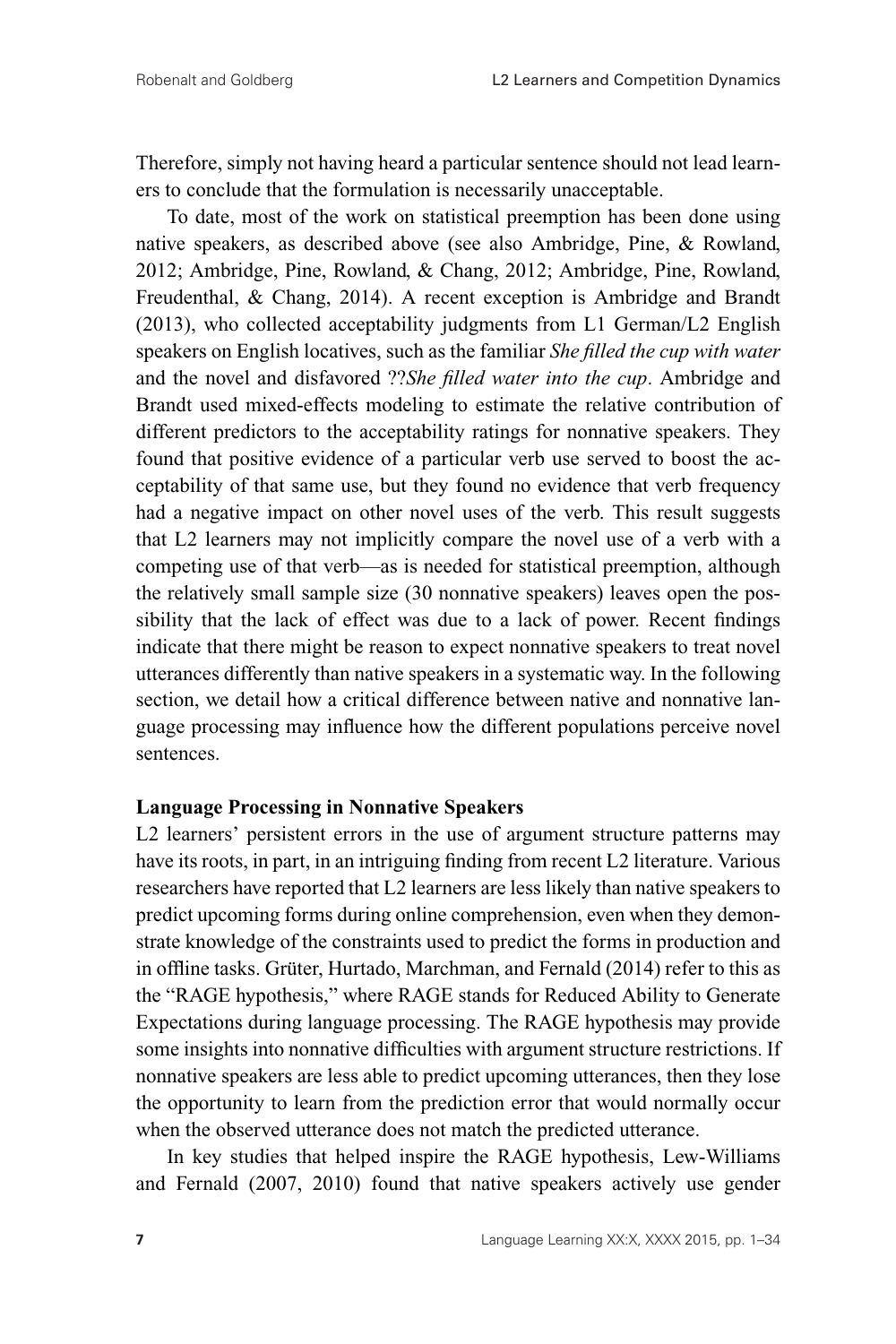information to predict the upcoming referent in a spoken utterance. Using eye tracking to record predictive fixations, Lew-Williams and Fernald (2007) demonstrated that child and adult native speakers of Spanish were able to predict the correct referent based on the gender information provided in the preceding determiner. However, native English speakers who learned L2 Spanish did not show evidence of using gender information; instead, they delayed until the noun label was provided before looking to the correct referent, even though they demonstrated knowledge of the objects' grammatical gender in offline tasks. Lew-Williams and Fernald (2010) found that this difference between L1 and L2 speakers held even when they used newly learned novel nouns to control for experience with the lexical items (Lew-Williams & Fernald, 2010; see also Grüter, Lew-Williams, & Fernald, 2012).

Martin et al. (2013) similarly found evidence that L2 learners of English failed to predict upcoming words to the same extent as native speakers when reading sentences that strongly biased a particular final word. The authors recorded event-related potentials from native English speakers and L2 learners while they read sentences in which the final noun started either with a vowel or a consonant, and which was either expected or unexpected (but always plausible):

- Since it is raining, it is better to go out with an umbrella (expected: vowel).
- Since it is raining, it is better to go out with a raincoat (unexpected: consonant).
- She has a nice voice and always wanted to be a singer (expected: consonant).
- She has a nice voice and always wanted to be an artist (unexpected: vowel).

As predicted by earlier work (DeLong, Urbach, & Kutas, 2005), native speakers showed an increase in the N400—a general index of semantic unexpectedness at the article (*an* or *a*) when the following noun was unexpected. L2 learners, however, did not, even though they used the two articles correctly and shared the same offline judgments of which nouns were expected and unexpected in the given sentential contexts.

The use of articles in these experiments to determine whether speakers are anticipating upcoming words is not accidental. It is clear that all fluent speakers, whether native or nonnative, actively integrate semantic information as soon as it is encountered. The articles do not provide relevant semantic information in the contexts of these experiments, but they do allow comprehenders to create predictions (Lew-Williams & Fernald, 2010) or verify predictions (Martin et al., 2013) about which words will be coming next. The experiments just described indicate that L2 learners may not actively predict upcoming linguistic material to the same degree that L1 speakers do.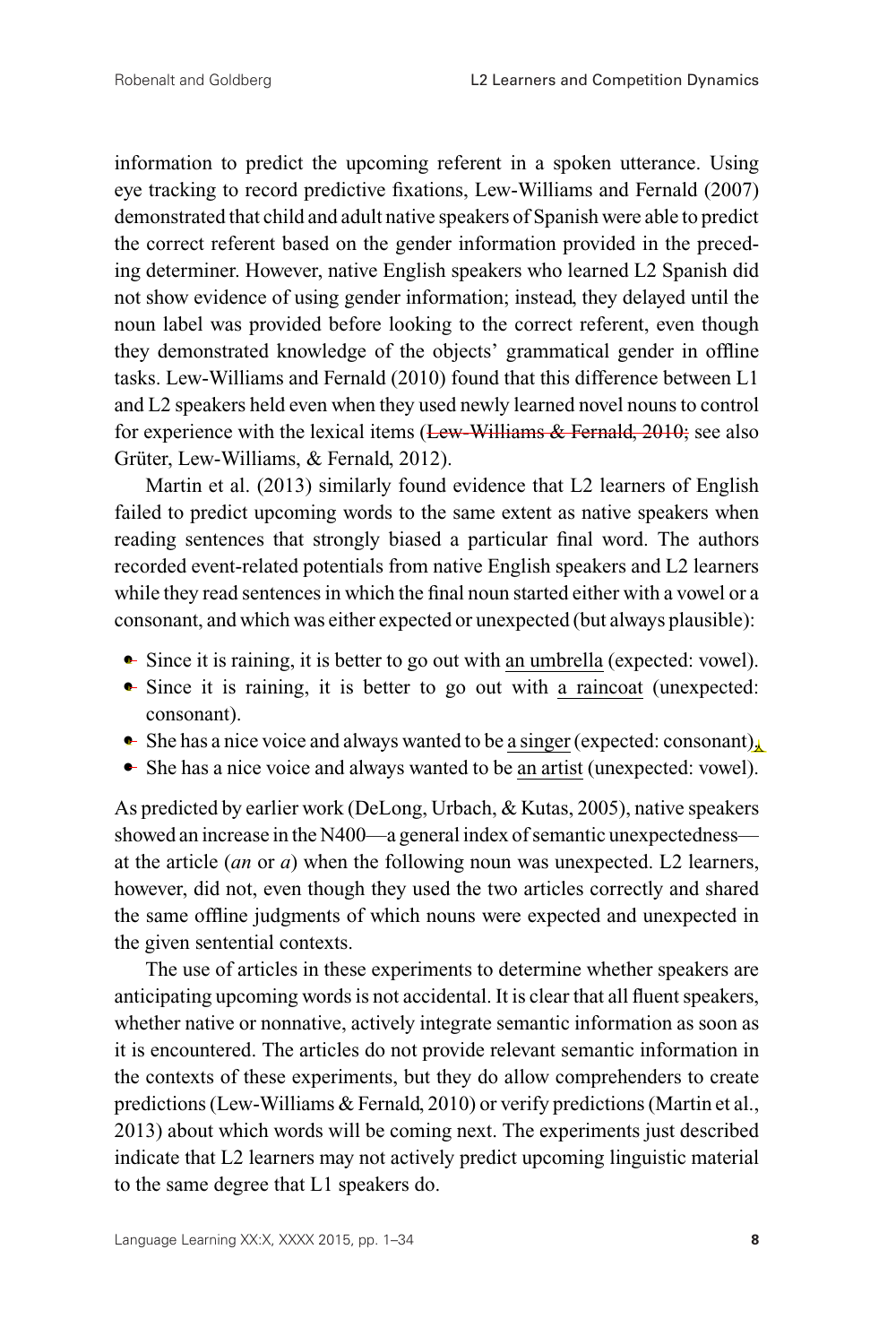We need not assume that a reduced ability to generate expectations results in a qualitative or permanent difference between L1 and L2 speakers. Individual differences, degree of proficiency, the relationship between L1 and L2, and task demands undoubtedly play a role in the extent to which predictions about upcoming forms are made by L2 comprehenders (e.g., Borovsky, Elman, & Fernald, 2012; Kaan, 2014). Lexical access is typically delayed in the L2, so it is possible that L2 learners simply do not have time to make predictions about upcoming words because they are still attempting to process their current input. Alternatively, to the extent that cognitive resources are required to inhibit a L2 comprehender's L1, resources will be correspondingly less available for nonessential online predictive processes (Havik, Roberts, van Hout, Schreuder, & Haverkort, 2009; Linck, Kroll, & Sunderman, 2009; Martin et al., 2013; Rossi, Kroll, & Dussias, 2014). At very high proficiency levels, Hopp (2013) has found that English–German L2 speakers do appear to exhibit predictive processing of grammatical forms. Predictive abilities also appear to be enhanced when parallel constructions exist across the L1 and L2, as demonstrated by Foucart, Martin, Moreno, and Costa (2014), who found that Spanish–French bilinguals, who have grammatical gender in both their L1 and L2, also show anticipation at the gender-marked article in their L2 French. It is also important to note that reduced anticipatory processing is not likely to be exclusive to L2 learners. Evidence of a decline in such processing has been found in older native speakers as well (DeLong, Groppe, Urbach, & Kutas, 2012).

Nonetheless, to the extent that L2 learners' ability to predict upcoming grammatical forms is reduced, the effectiveness of statistical preemption should be correspondingly reduced. That is, if nonnative speakers do not anticipate upcoming utterances to the same extent as native speakers, they will have less opportunity to learn from predictions that are subsequently corrected. Concretely, nonnative speakers should show less ability to distinguish novel sentences with a competing conventional alternative and novel uses without a readily available alternative. Another anticipated difference between native and nonnative speakers concerns the role of verb frequency on perceptions of acceptability. Statistical preemption predicts that verb frequency should inversely influence the acceptability for novel sentences that have a competing alternative, but not those that do not. If nonnative speakers do not compare the novel use of a verb with a conventional use that competes with the novel use, they should not show the same effects of verb frequency in novel sentences as native speakers do. The following study sets out to test these predictions.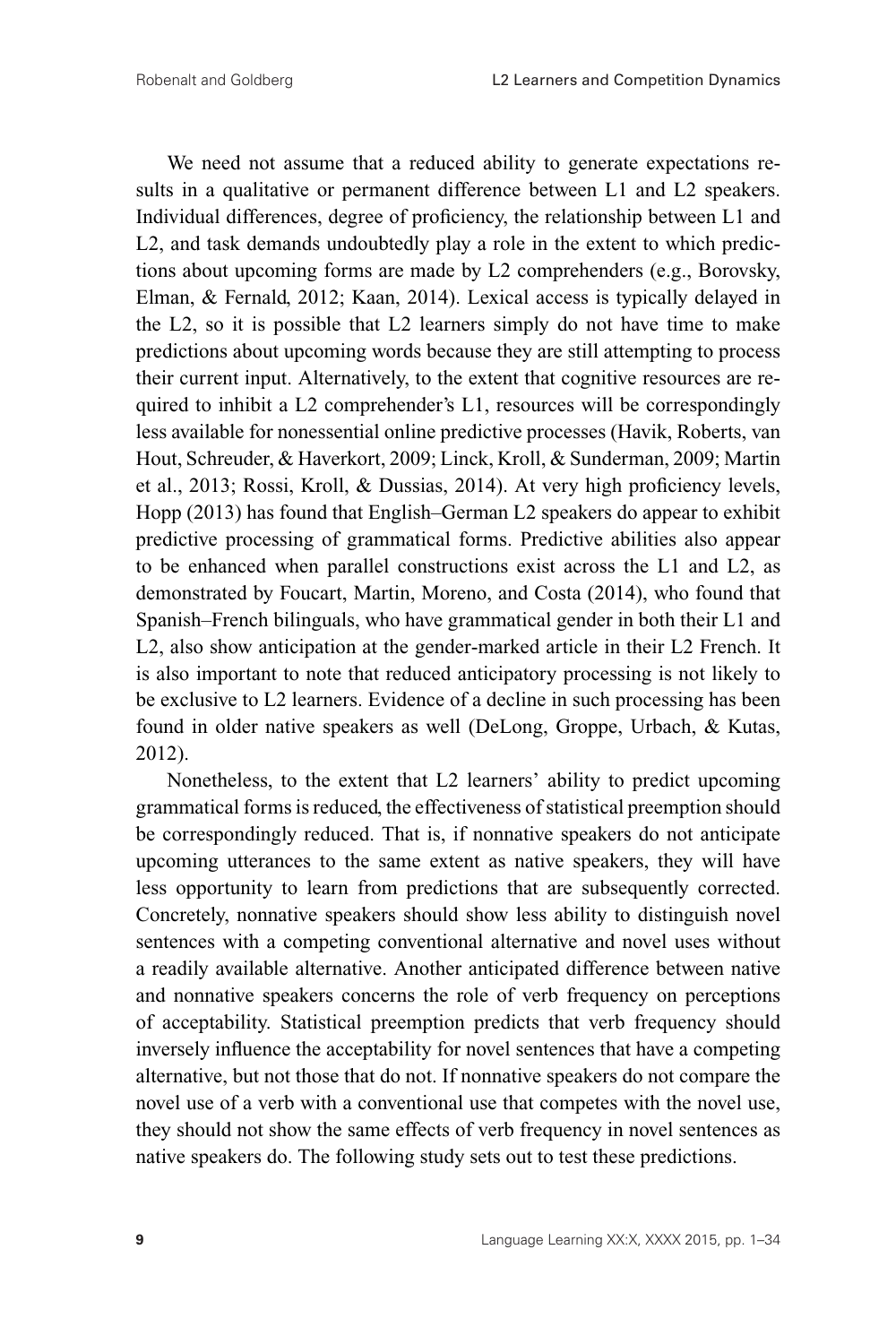| Description              | High frequency verb  | Low frequency verb    |
|--------------------------|----------------------|-----------------------|
| Has competing alterative | (a) Amber explained  | (b) Amber recited     |
| formulation (in          | Zach the answer (cf. | Zach the answer (cf.  |
| parentheses)             | Amber explained      | Amber recited the     |
|                          | the answer to Zach). | answer to Zach).      |
| No readily available     | (c) Megan smiled her | (d) Megan grinned her |
| competing alternative    | boyfriend out the    | boyfriend out the     |
| formulation              | front door.          | front door.           |

**Table 1** Example stimuli from Robenalt and Goldberg (2015) that varied according to whether novel sentence types had a readily available alternative and whether the main verb was high or low frequency

# **The Present Study**

Relevant to the present study, statistical preemption predicts that learners should treat novel sentences that have a competing alternative differently than those that do not. Using a set of novel sentences that either had or did not have an agreedupon competing alternative phrasing, Robenalt and Goldberg (2015) collected acceptability judgments for two versions of each sentence that involved a lowfrequency verb and a high-frequency verb. Example stimuli are provided in Table 1.

Statistical preemption predicts that verb frequency should only matter when a sentence has a readily available competing formulation, and this was found to be the case. For sentences with a competitor, native speakers disfavored high-frequency verbs more strongly than low-frequency verbs, a result that is consistent with the previous studies described above (e.g., Ambridge et al., 2008; Brooks & Tomasello, 1999; Theakston, 2004). At the same time, for sentences with no competitor, the high- and low-frequency versions of the sentences were judged to be equally acceptable. That is, while speakers judged sentences like (a) in Table 1 to be less acceptable than those like (b), they judged sentences like (c) and (d) to be equivalent. Furthermore, native English speakers perceived novel sentences that had a competing alternative (e.g., a and b) to be less acceptable than those that did not (c and d). These results indicate that native speakers are highly sensitive to the presence of competing alternative phrasing. When speakers already have a conventional way to express a particular meaning, they judge novel reformulations of that meaning to be less acceptable. However, when no competitor exists, speakers display a willingness to extend a verb to a construction in which it does not normally appear. In the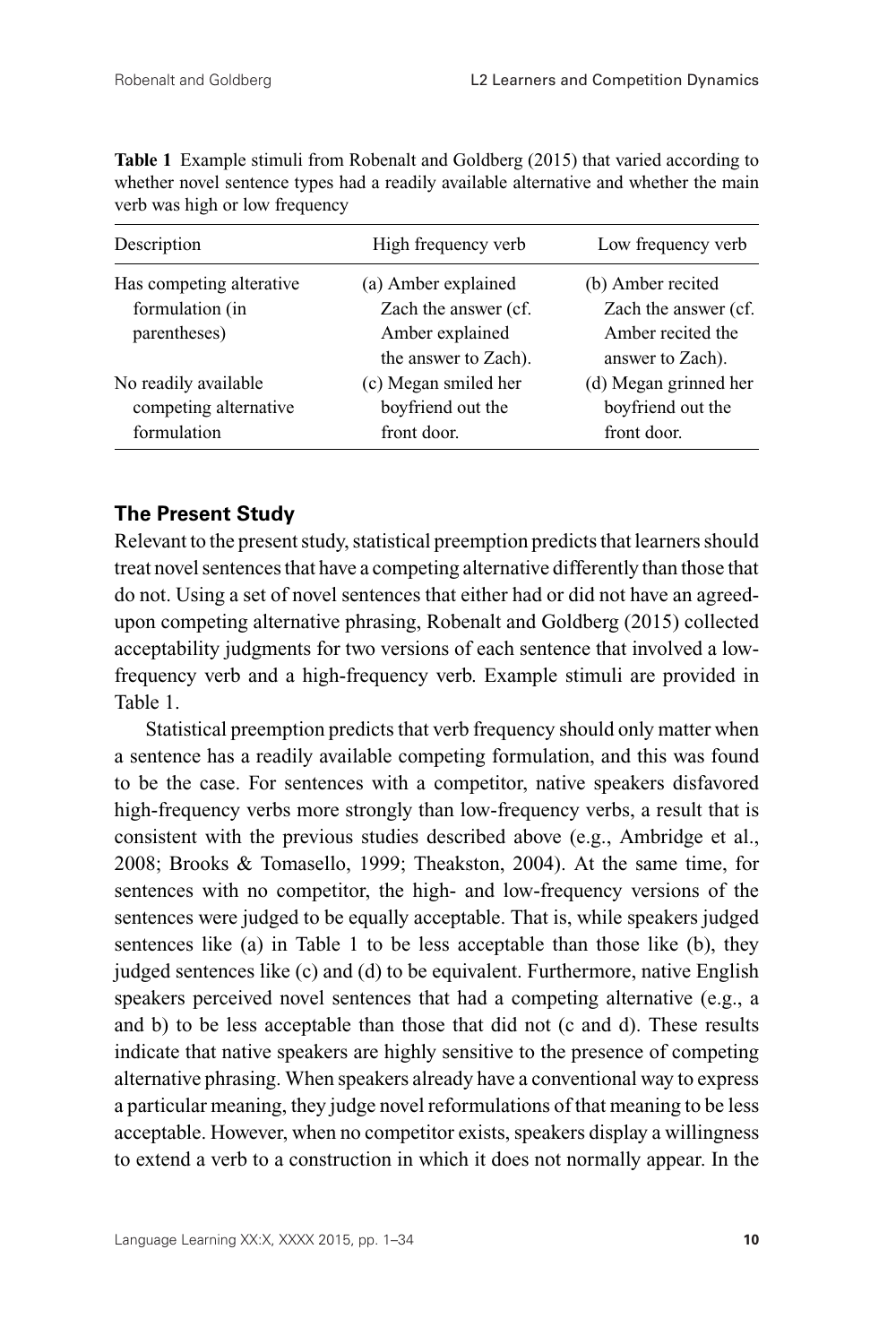present study, we aim to replicate Robenalt and Goldberg's (2015) findings and, crucially, extend the study to L2 learners of English.

# **Method**

# **Participants**

Native speakers of English ( $n = 157$ ) and adult learners of English ( $n =$ 276) were recruited from Amazon's Mechanical Turk (https://www.mturk.com). Nonnative speakers completed the same task as the native speakers; provided additional biographical data on their language background; and self-rated their proficiency in speaking, reading, and writing in English. The mean age of first exposure to English was 12.9 years  $(SD = 3.9$  years, range  $= 5-56$ ). Of the 276 nonnative speakers of English, 63 participants' L1 was Tamil, 55 participants' L1 was Spanish, and 33 participants' L1 was Hindi. The remaining balance included 1–17 speakers of 36 other languages. Computer Internet Protocol addresses were restricted to those within the United States. Each participant was modestly reimbursed for their participation, which lasted approximately 10 minutes.

# **Materials**

Fourteen verb classes were selected, and one high- and one low-frequency alternative were identified for each class (14 verb pairs; 28 total verbs). Highfrequency verbs were, on average, 15.74 times more frequent than their lowfrequency counterparts according to verb frequencies from the COCA (Davies, 2009). Two sentence frames were developed for each verb pair, such that one sentence frame exemplified the typical use of the verb while the other exemplified an atypical use of the verb. For example, one pair of verbs involved *disappear* (high frequency) and *vanish* (low frequency). Because each of these verbs is typically used intransitively, the first sentence frame was intransitive (e.g., *Ashley disappeared/vanished*). These familiar sentence frames served as a baseline measure of acceptability for each verb and are referred to as baseline sentences (see Appendix S1 in the Supporting Information online for a full list of the sentence pairs used in this study).

The novel sentence frame was constructed such that the formulation was semantically sensible, but extremely atypical; the argument structure construction was one that the verbs rarely, if ever, appear in. For example, the atypical sentence frame for *disappear* and *vanish* was transitive (e.g., *The magician disappeared/vanished the rabbit*). Atypical uses were confirmed to be novel by searches in the full 450-million-word COCA. As the corpus has been tagged for parts of speech, but not parsed for syntactic structure, all search results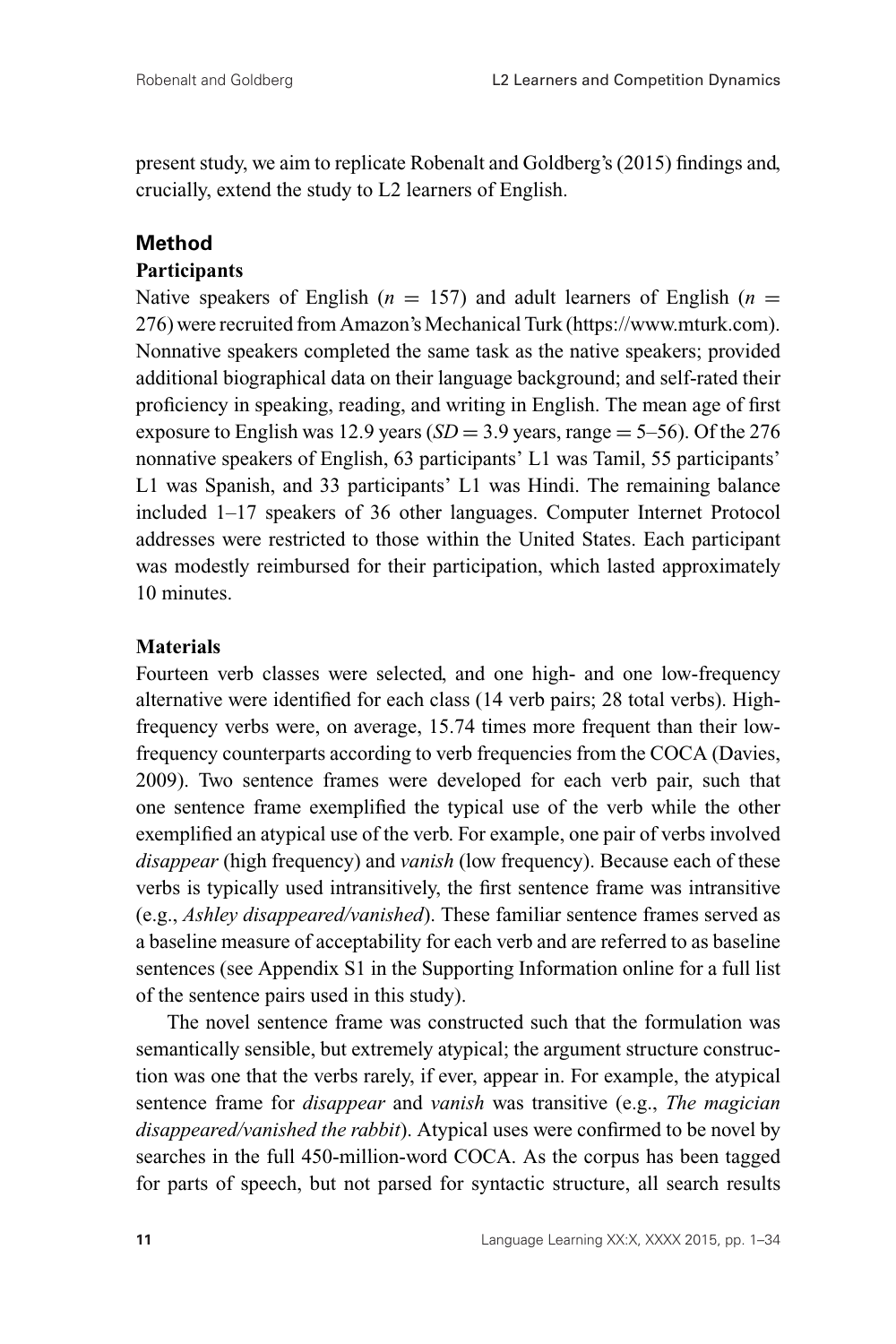were checked by hand. Novel uses never accounted for more than .12% of the total instances of the verb in question and were completely unattested for eight verbs (for details, see Appendix S2 in the Supporting Information online). In a separate norming study reported in Robenalt and Goldberg (2015), all novel sentences were presented to a separate group of 20 native speakers, who were asked whether they could think of a better way to express the intended meaning of the sentence. If they chose to paraphrase the sentence, they were instructed to enter their response in a free-form text box. If they felt the sentence did not need to be improved, they were asked to copy and paste the sentence exactly as written.<sup>1</sup> Responses were analyzed by two independent raters and coded as exact repetitions, paraphrases, or other. "Other" sentences included misinterpretations of the sentence meaning or ungrammatical formulations and accounted for 6% of the norming data. Coders agreed on 92% of the responses; disagreements were arbitrated by a third coder.

The paraphrase responses for each sentence were examined for consistency and used to bin the sentences into two categories. For half of the sentences, 50% or more of the paraphrases were identical, suggesting that independent raters shared an intuition about a better way to express the meaning of the novel utterance. Such sentences were said to have a competing alternative (henceforth, novel/hasCA). The remainder of the sentences showed little consensus within the paraphrases, suggesting that there was no standard alternative way to express the meaning of the novel utterance. These sentences were said to have no competing alternative (novel/noCA). Figure 1 plots the proportion of total responses that corresponds to the most commonly shared paraphrase for each sentence. Taller bars indicate higher paraphrase consistency across the independent raters. The color coding of the bars indicates the result of a median split that was used to divide the sentences into the two categories (hasCA vs. noCA).

We did not attempt to gather numbers for exactly how often each verb occurs in its competing alternative, because whether or not the alternative formulation truly competes depends on contextual factors that would require prohibitively time-consuming coding of tens of thousands of examples. For example, a sentence like *She made him cry* competes with a simple causative ??*She cried him*, only if the causation is construed to be direct in the particular context. If the causation is construed as indirect, then the periphrastic causative is to be preferred for independent, semantic reasons (see Boyd & Goldberg, 2011, Experiment 3 for a discussion).

A second norming study reported in Robenalt and Goldberg (2015) was conducted to ensure that all novel sentences described situations that were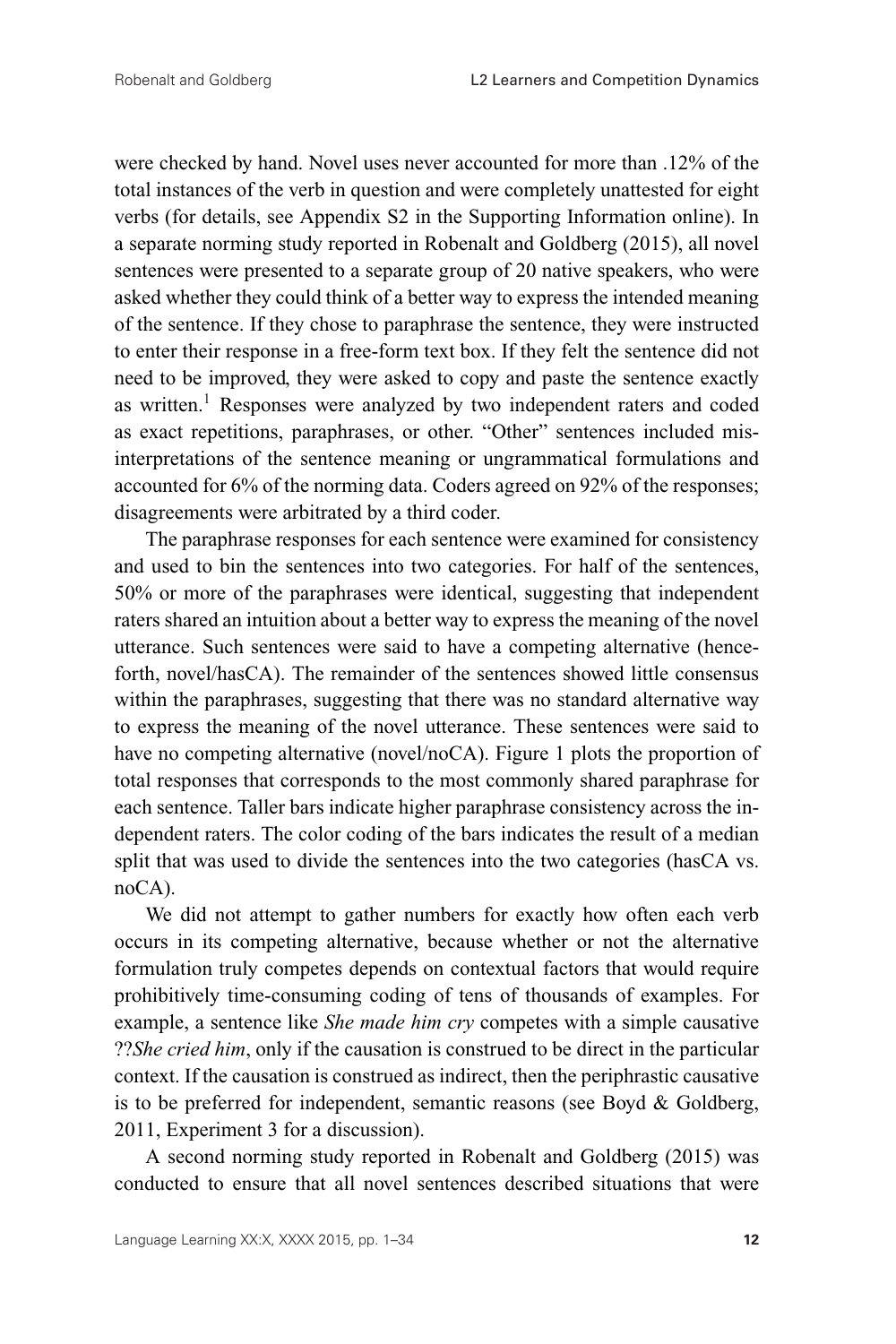

**Figure 1** Most common paraphrases for novel sentences. Individual bars represent the proportion of responses that corresponded to the most common paraphrase for that sentence, with verbs used to index the sentence stimuli (see Appendix S1 in the Supporting Information online for a complete list of stimuli). Only high frequency verbs were used to create the hasCA/noCA bins; the low frequency counterpart was assigned to the same category based on the median split for the high frequency items. Figure copied by permission from Robenalt and Goldberg (2015).

semantically plausible. Native English speakers  $(n = 20)$  were recruited via Mechanical Turk to rate sentences for plausibility. Responses were made on a 5-point Likert scale. These ratings were averaged for each sentence and included as a covariate in statistical analyses to ensure that we were estimating changes in grammatical acceptability, independent of situational plausibility. We also included sentence length as a covariate because our sentences varied considerably in length (2–10 words).

#### **Procedure**

Participants rated sentences for grammatical acceptability using a 5-point Likert scale, in which a rating of 5 indicated that the sentence was completely acceptable and a rating of 1 indicated that the sentence was completely unacceptable. Before rating any of the experimental items, participants completed three practice trials that included one sentence that was unambiguously acceptable and one sentence that was unambiguously unacceptable. Participants who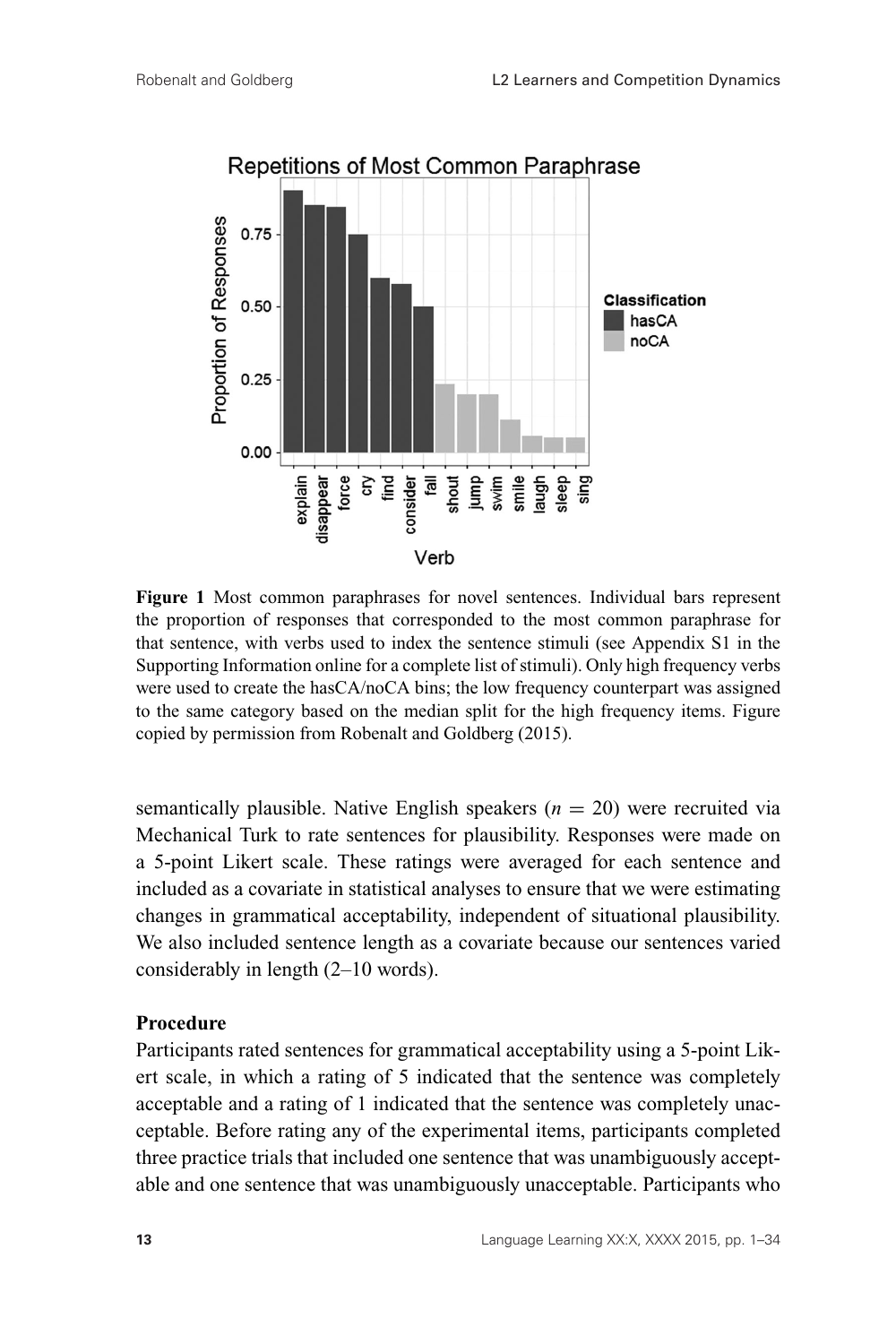

**Figure 2** Sentence acceptability ratings for native versus nonnative speakers. The data are split by verb frequency (high vs. low) and sentence type (baseline, novel/hasCA, novel/noCA). Error bars represent standard error.

failed to rate these sentences appropriately were excluded from the analyses described below. Practice materials and instructions were adapted from Ambridge et al. (2008).

# **Results**

Data were analyzed using R, a free software environment for statistical computing (R Development Core Team, 2008). Mixed-effects models were run using the lme4 package (Bates, Maechler, Bolker, & Walker, 2013) and graphics were generated using the ggplot2 package (Wickham, 2009). But first, Figure 2 provides a visualization of the differences in acceptability ratings for native versus nonnative speakers for all sentence types including the baseline sentences, which involved familiar uses of verbs. Native ratings are shown in the left panel and nonnative ratings are shown in the right panel. The numerical means and standard deviations for each of the bars in Figure 2 are provided in Appendix S3 in the Supporting Information online.

We make a few relevant observations with reference to Figure 2 before confirming these observations statistically using linear mixed models. Overall, nonnative speakers were less likely than native speakers to use the ends of the scale, which may be a result of nonnative speakers' lower confidence in their L2 ability. As predicted by usage-based frameworks, the frequency of positive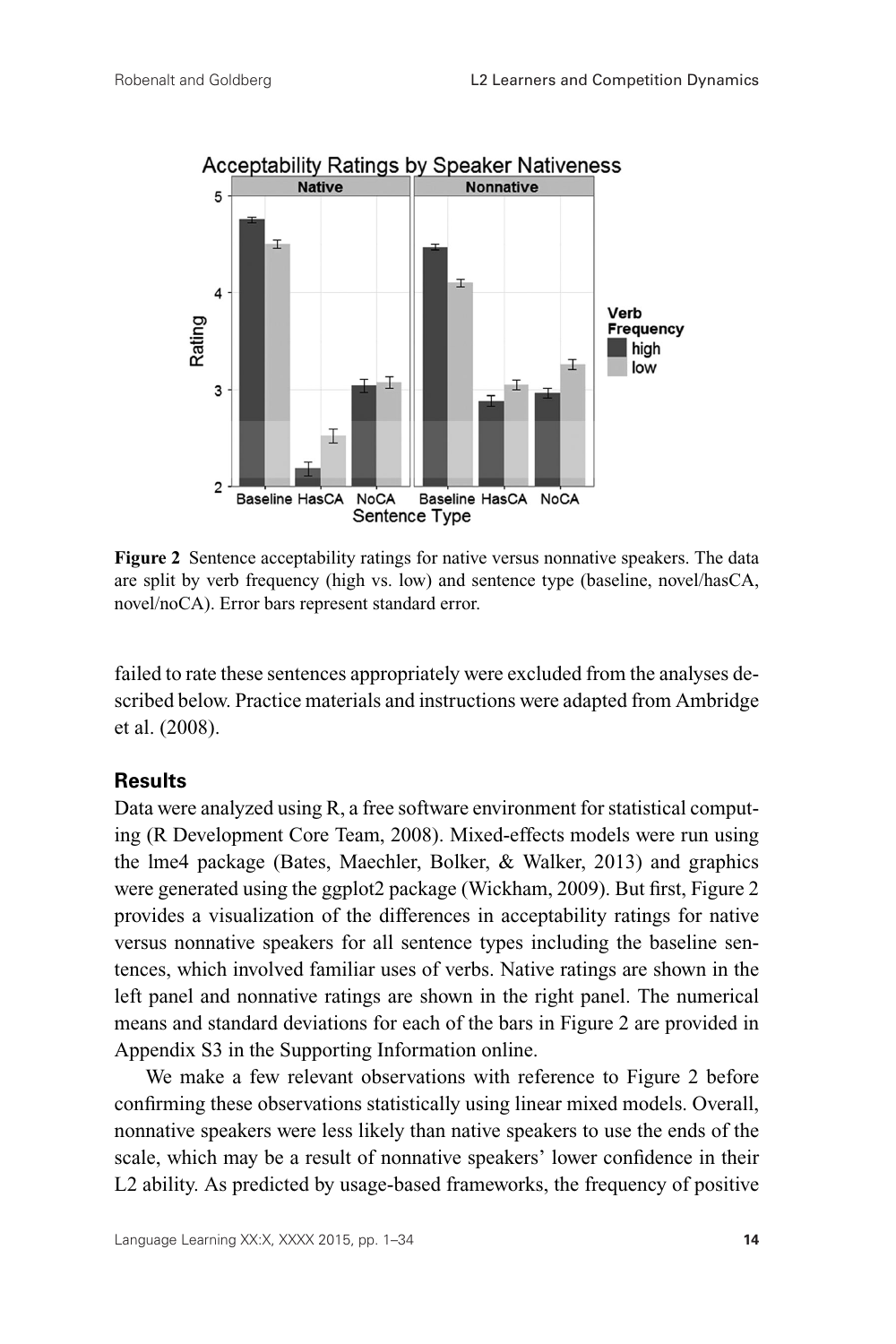exemplars clearly played a role for both native and nonnative speakers. In particular, both groups judged familiar (baseline) sentences to be more acceptable than either type of novel sentence; recall that baseline sentences involved verbs used in their most frequent construction (e.g., *Ashley disappeared*). Moreover, the baseline sentences with higher-frequency verbs (e.g., *Ashley disappeared*) were more acceptable than comparable sentences with lower-frequency verbs (e.g., *Ashley vanished*), presumably because the sentence types with higherfrequency verbs are more familiar.

Turning our attention to judgments on novel sentences, in the case of native speakers (Figure 2, left panel), the sentences that have a competing alternative were treated differently than the sentences that did not. Specifically, we replicated the findings of Robenalt and Goldberg (2015), which are consistent with indirect negative evidence via statistical preemption: Native speakers find novel sentences that have no competing alternative to be somewhat more acceptable than novel sentences that do, and verb frequency only makes a difference for sentences that have a competing alternative. We suggest this is because native speakers have benefited from error-driven learning. Many potential but unwitnessed combinations of verbs and constructions have been statistically preempted by the attested forms with which they compete. The opportunities to learn from statistical preemption increase with the frequency of the competing form, which is indexed here by the frequency of the main verb. If there is no competing form for the intended message, verb frequency does not matter. In the case of nonnative speakers (Figure 2, right panel), the essential finding is that novel sentences with and without a competing alternative appear to be treated alike. We return to explore this in detail in a model that directly compares participants' performance on novel sentences in a later section.

#### **Native Versus Nonnative Speakers: Initial Model**

The observations described with respect to Figure 2 were confirmed with mixed linear models<sup>2</sup> that were used to estimate effects of speaker nativeness on perceived acceptability of novel and familiar (baseline) sentences. All independent variables were treatment coded; following Barr, Levy, Scheepers, and Tily (2013), we used the maximal random-effects structure for which the model would converge. This resulted in the inclusion of random intercepts for participants and random slopes for the high- versus low-frequency version of each verb pair. The first model run included speaker group as a third independent variable. The full output of this model is provided in Appendix S4 in the Supporting Information online. Due to a significant three-way interaction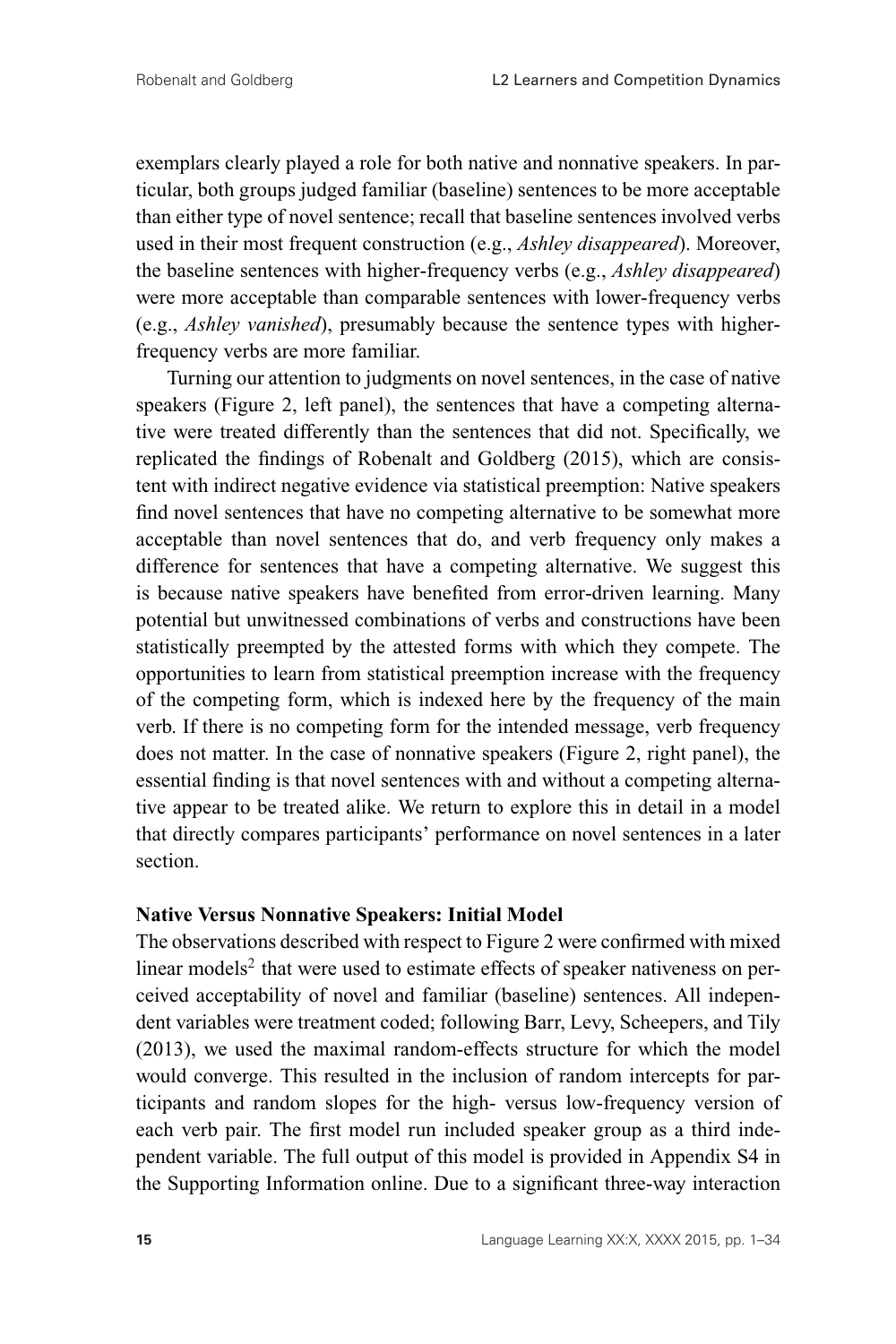| Random effects               | Group     | SD       |      |                 |                        |
|------------------------------|-----------|----------|------|-----------------|------------------------|
| Subject (intercept)          | Native    | 0.30     |      |                 |                        |
|                              | Nonnative | 0.36     |      |                 |                        |
| Verb pair (intercept)        | Native    | 0.40     |      |                 |                        |
|                              | Nonnative | 0.37     |      |                 |                        |
| VF (slope)                   | Native    | 0.09     |      |                 |                        |
|                              | Nonnative | 0.30     |      |                 |                        |
| Fixed effects                | Group     | Estimate | SE   | t               | Native vs. nonnative   |
| (Intercept)                  | Native    | 6.34     | 0.25 | 25.69           | $t = -5.41, p < .001$  |
|                              | Nonnative | 5.83     | 0.21 | 27.40           |                        |
| $High \rightarrow Low \; VF$ | Native    | $-0.25$  | 0.05 | $-5.21***$      | $t = -2.17, p = .03$   |
|                              | Nonnative | $-0.37$  | 0.09 | $-4.30***$      |                        |
| Baseline $\rightarrow$ HasCA | Native    | $-2.60$  | 0.06 | $-46.58***$     | $t = -14.09, p < .001$ |
|                              | Nonnative | $-1.63$  | 0.05 | $-34.06***$     |                        |
| Baseline $\rightarrow$ NoCA  | Native    | $-1.13$  | 0.08 | $-14.35***$     | $t = 2.80, p = .01$    |
|                              | Nonnative | $-1.04$  | 0.07 | $-15.63***$     |                        |
| Plausibility                 | Native    | $-0.12$  |      | $0.04 -2.85***$ |                        |
|                              | Nonnative | $-0.10$  |      | $0.03 -2.99**$  |                        |
| Sentence length              | Native    | $-0.19$  | 0.01 | $-12.95***$     |                        |
|                              | Nonnative | $-0.16$  | 0.01 | $-13.02***$     |                        |
| Low $VF \times HasCA$        | Native    | 0.59     | 0.08 | $7.85***$       | $t = -0.31, p = .75$   |
|                              | Nonnative | 0.44     | 0.07 | $6.53***$       |                        |
| Low $VF \times NoCA$         | Native    | 0.23     | 0.08 | $3.05**$        | $t = 4.24, p < .001$   |
|                              | Nonnative | 0.76     | 0.07 | $11.11***$      |                        |
|                              |           |          |      |                 |                        |

**Table 2** Linear mixed model for acceptability rating

*Note.*  $***p$  < .001,  $*^{*}p$  < .01. VF = verb frequency; HasCA = has competing alternative;  $NoCA =$  does not have competing alternative. Because plausibility and sentence length were entered as covariates rather than independent factors, no direct comparison between native and nonnative speakers is available for these rows.

between speaker group, verb frequency, and noCA sentences, we split our data by speaker group and ran two separate models for native versus nonnative speakers. We report the estimates for each speaker group in Table 2, with the relevant factors highlighted. The reference level, which provides the intercept, is for baseline sentences with high-frequency verbs. Fixed factors included high versus low verb frequency, sentence type (baseline/familiar vs. novel/hasCA vs. novel/noCA), and their interactions. The rightmost column of the table indicates where speaker nativeness was found to interact with other factors, as determined by the combined model reported in Appendix S4. All estimates in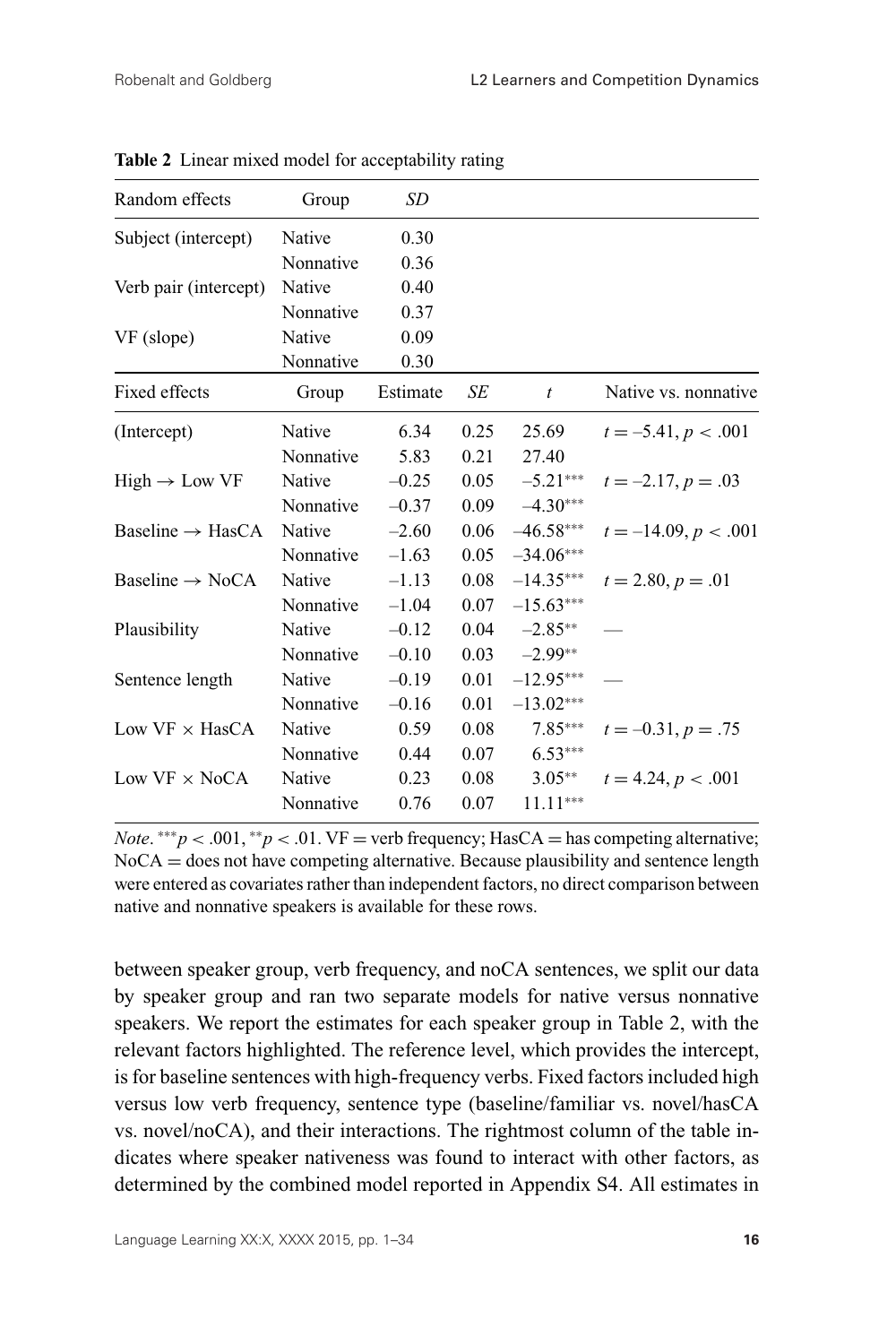the following analyses should be interpreted in terms of the 5-point Likert scale used to rate sentence acceptability.

Familiarity was found to play an important role in perceptions of acceptability for both native and nonnative speakers. All speakers judged baseline sentences to be more acceptable than novel sentences, regardless of whether competing alternatives existed for the novel sentences. That is, both native and nonnative speakers showed a significant difference between baseline and hasCA sentences (native difference  $= -2.60$ ,  $t = -46.58$ ,  $p < .001$ ; nonnative difference  $= -1.63$ ,  $t = -34.06$ ,  $p < .001$ ) and also between baseline and noCA sentences (native difference  $=$   $-1.13$ ,  $t = -14.35$ ,  $p < .001$ ; nonnative difference  $= -1.04$ ,  $t = -15.63$ ,  $p < .001$ ). In addition, both native and nonnative speakers displayed a preference for sentences containing higher-frequency verbs in the baseline condition (native difference between high and low frequency  $=$  -.25, *t*  $= -5.21, p < .001$ ; nonnative difference  $= -0.37, t = -4.30, p < .001$ ). Both of these effects are expected by usage-based models, insofar as greater familiarity results in greater acceptability.

Although both groups showed sensitivity to the frequency of the main verb, this interacted with sentence type in different ways. Native speakers' results replicated what had been found for native speakers in Robenalt and Goldberg (2015). Specifically, native speakers show a significant preference for lowfrequency verbs relative to high-frequency verbs in novel/hasCA sentences by .59 points,  $t = 7.85$ ,  $p < .001$ . At the same time, no preference was found for high- versus low- frequency verbs in novel/noCA sentences (the adjustment from high to low frequency is –.25 points, which is negated by the interaction between low frequency and noCA that adds  $+.23$  points back onto the predicted acceptability rating). These findings reinforce the evidence for statistical preemption in the case of native speakers, suggesting that native speakers do not simply tally all occurrences of verbs, but rather attend to verb frequency in context. We propose that context allows native speakers to generate implicit predictions about the types of sentences that are likely to occur in the upcoming discourse and use prediction errors to make inferences about the conventional way to express a particular meaning. If a novel use is witnessed when a conventional alternative would be appropriate, a high-frequency verb tends to sound less acceptable than a low-frequency verb. When there is no such phrasal alternative, frequency is not predictive of acceptability.

In the case of nonnative speakers, both types of novel sentences were less acceptable than baseline (familiar) sentence types (estimates  $=$  -1.63 and -1.04 for hasCA and noCA, respectively;  $ts = -34.06$  and 15.03, respectively; both  $p<sub>5</sub>$  < .001). Also, in the case of both types of novel sentence, the significant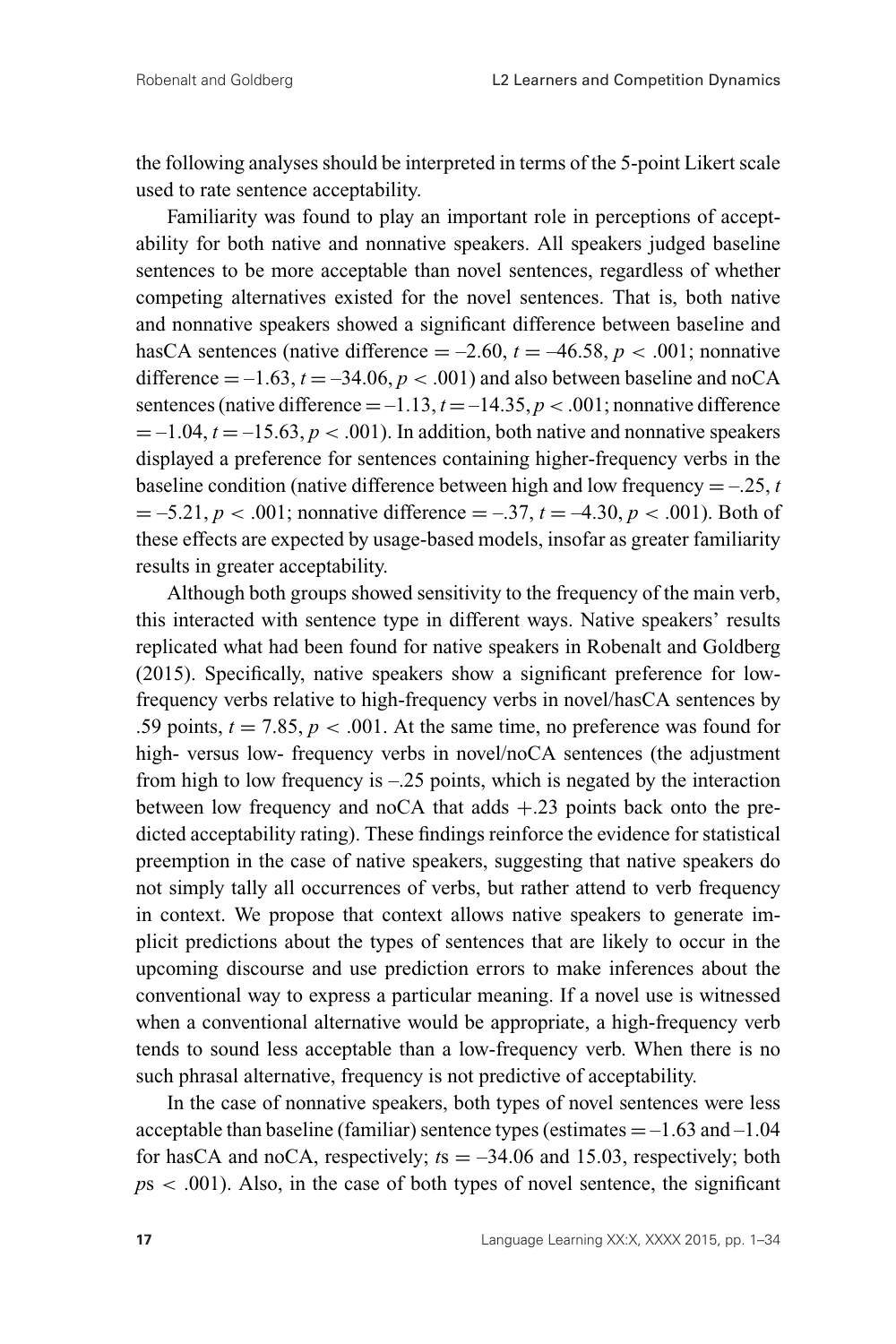preference for high-frequency verbs that is evident for the baseline sentences is eliminated. That is, significant interactions for low-frequency verbs were found for both hasCA sentences and noCA sentences (estimates  $= +.44$  and  $+0.76$ , respectively;  $ts = 6.53$  and 11.11, respectively; both  $ps < 0.001$ ). In other words, nonnative speakers implicitly keep track of the sentence tokens they have heard, such that more familiar tokens become more acceptable. Deviations from familiar types of sentences are clearly less acceptable; however, nonnative speakers show no evidence of generating phrasal expectations in the way that native speakers do. They are less aware that sentences with a competing alternative are perceived to be less acceptable by native speakers; while native speakers downgrade has CA sentences by  $-2.60$  points relative to baseline sentences, nonnative speakers only penalize these sentences by –1.63. The difference between these two adjustments is significant according to the combined model,  $t = -14.09$ ,  $p < .001$  (see Table 2). The inability of nonnative speakers to distinguish when a novel sentence has a conventional competing alternative suggests that nonnative speakers are not generating online discourse expectations in the same way as native speakers.

#### **Native Versus Nonnative Speakers: Follow-Up Model**

The inclusion of baseline sentence ratings in the model in Table 2 obscures whether judgments on novel sentences with low-frequency verbs are lower in absolute terms than those with high-frequency verbs or whether they are only less different than the baseline sentences. In the latter case, it could be that higher-frequency verbs simply get more of a boost by being in their familiar sentence frames than do lower-frequency verbs. That is, when difference scores are used—as they are in Table 2 and in other work (e.g., Ambridge et al., 2008)—it is unclear whether low-frequency verbs are actually more acceptable in novel sentences than high-frequency verbs or whether, instead, they are only less different from their baseline versions than are high-frequency verbs (Ambridge, Pine, & Rowland, 2012; Ambridge & Brandt, 2013).

In order to investigate this question, we redid the analysis in Table 2 without the baseline sentences, and the resulting model is summarized in Table 3. Once again, a significant three-way interaction between speaker group, sentence type, and verb frequency prompted us to split the data according to speaker group and run two separate models for each group. The output of the combined model is provided in Appendix S5 in the Supporting Information online, while the results shown in Table 3 show the separate estimates for native versus nonnative speakers. The rightmost column indicates where speaker group was found to interact with the factors of sentence type (hasCA vs. noCA) and verb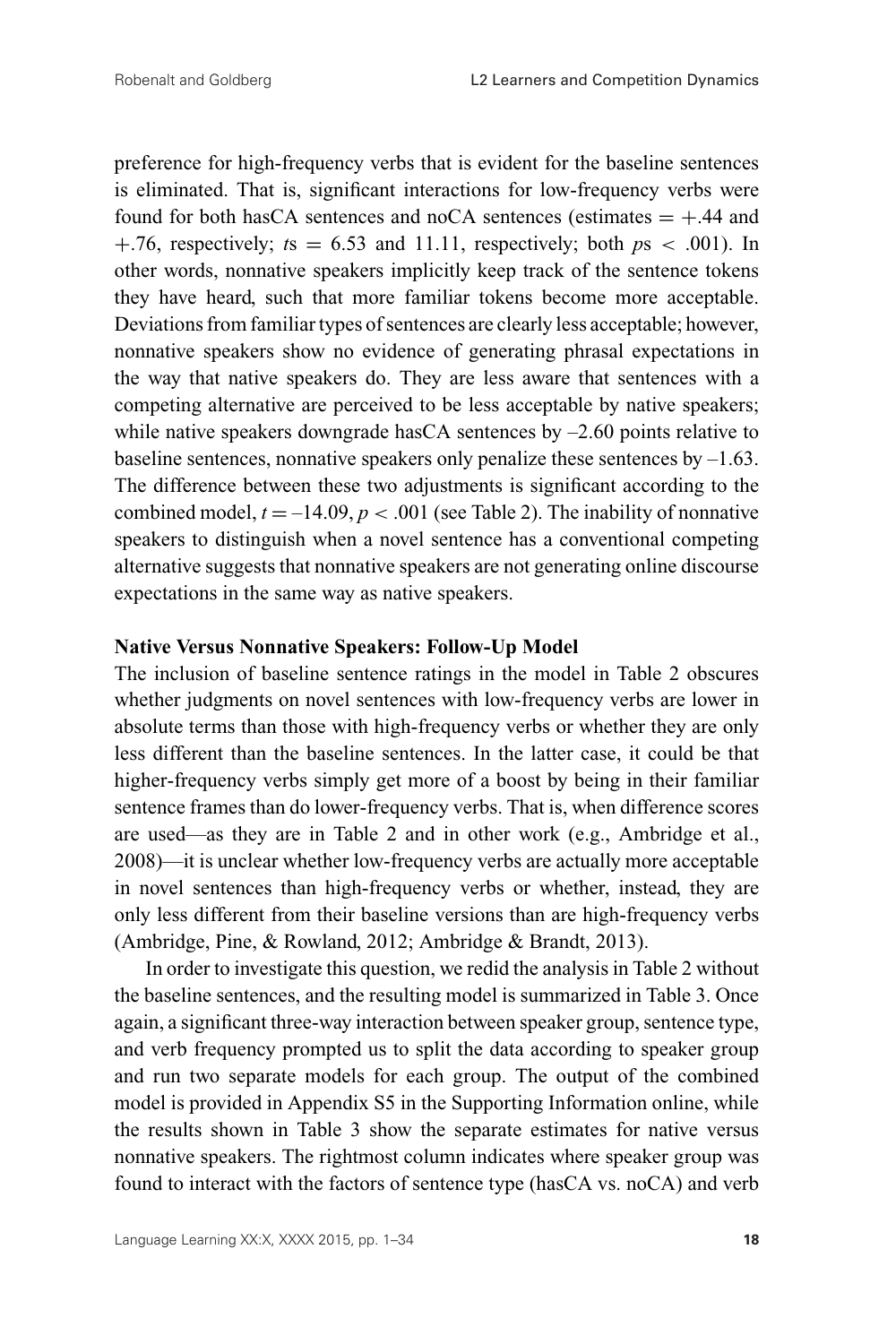| Random effects            | Group     | SD       |      |          |                        |
|---------------------------|-----------|----------|------|----------|------------------------|
| Subject (intercept)       | Native    | 0.59     |      |          |                        |
|                           | Nonnative | 0.56     |      |          |                        |
| Verb pair (intercept)     | Native    | 0.70     |      |          |                        |
|                           | Nonnative | 0.62     |      |          |                        |
| VF (slope)                | Native    | 0.26     |      |          |                        |
|                           | Nonnative | 0.47     |      |          |                        |
| Fixed effects             | Group     | Estimate | SЕ   | t        | Native vs. nonnative   |
| (Intercept)               | Native    | 3.57     | 1.16 | 3.07     | $t = -1.29, p = .20$   |
|                           | Nonnative | 4.30     | 1.11 | 3.86     |                        |
| $High \rightarrow Low VF$ | Native    | 0.35     | 0.12 | $2.80**$ | $t = -1.74, p = .08$   |
|                           | Nonnative | 0.16     | 0.19 | 0.85     |                        |
| $HasCA \rightarrow NoCA$  | Native    | 1.22     | 0.45 | $2.69**$ | $t = -10.43, p < .001$ |
|                           | Nonnative | 0.11     | 0.38 | 0.28     |                        |
| Plausibility              | Native    | $-0.05$  | 0.15 | $-0.36$  |                        |
|                           | Nonnative | $-0.21$  | 0.16 | $-1.28$  |                        |
| Sentence length           | Native    | $-0.19$  | 0.12 | $-1.55$  |                        |
|                           | Nonnative | $-0.08$  | 0.09 | $-0.86$  |                        |
| Low $VF \times NoCA$      | Native    | $-0.34$  | 0.17 | $-2.02*$ | $t = 4.04, p < .001$   |
|                           | Nonnative | 0.08     | 0.26 | 0.29     |                        |
|                           |           |          |      |          |                        |

**Table 3** Linear mixed models for novel sentences only

*Note.*  $^{**}p < .01$ ;  $^{*}p < .05$ . VF = verb frequency; HasCA = has competing alternative;  $NoCA =$  does not have competing alternative. Plausibility and sentence length are included as covariates rather than independent factors and thus no direct comparison is available for the native versus nonnative contrast.

frequency (high vs. low), as evidenced by the output from the combined model. The reference level for these models represents the estimated acceptability for hasCA sentences using a high-frequency verb.

Native speakers indeed display the pattern already discussed, in line with the predictions of statistical preemption, in a replication of Robenalt and Goldberg (2015). In particular, they show an overall preference for novel/noCA sentences over novel/hasCA sentences  $(+1.22 \text{ points}, t = 2.69, p = .005)$  and an advantage for low- over high-frequency verbs only in the case of sentences that have a competing alternative (novel/hasCA). This can be seen in Table 3: The significant low frequency  $\times$  noCA interaction for native speakers (estimate  $= -0.34$  points,  $t = 2.02$ ,  $p = 0.04$ ) is negated by the adjustment for high  $\rightarrow$  low frequency. That is, native speakers do not penalize novel uses of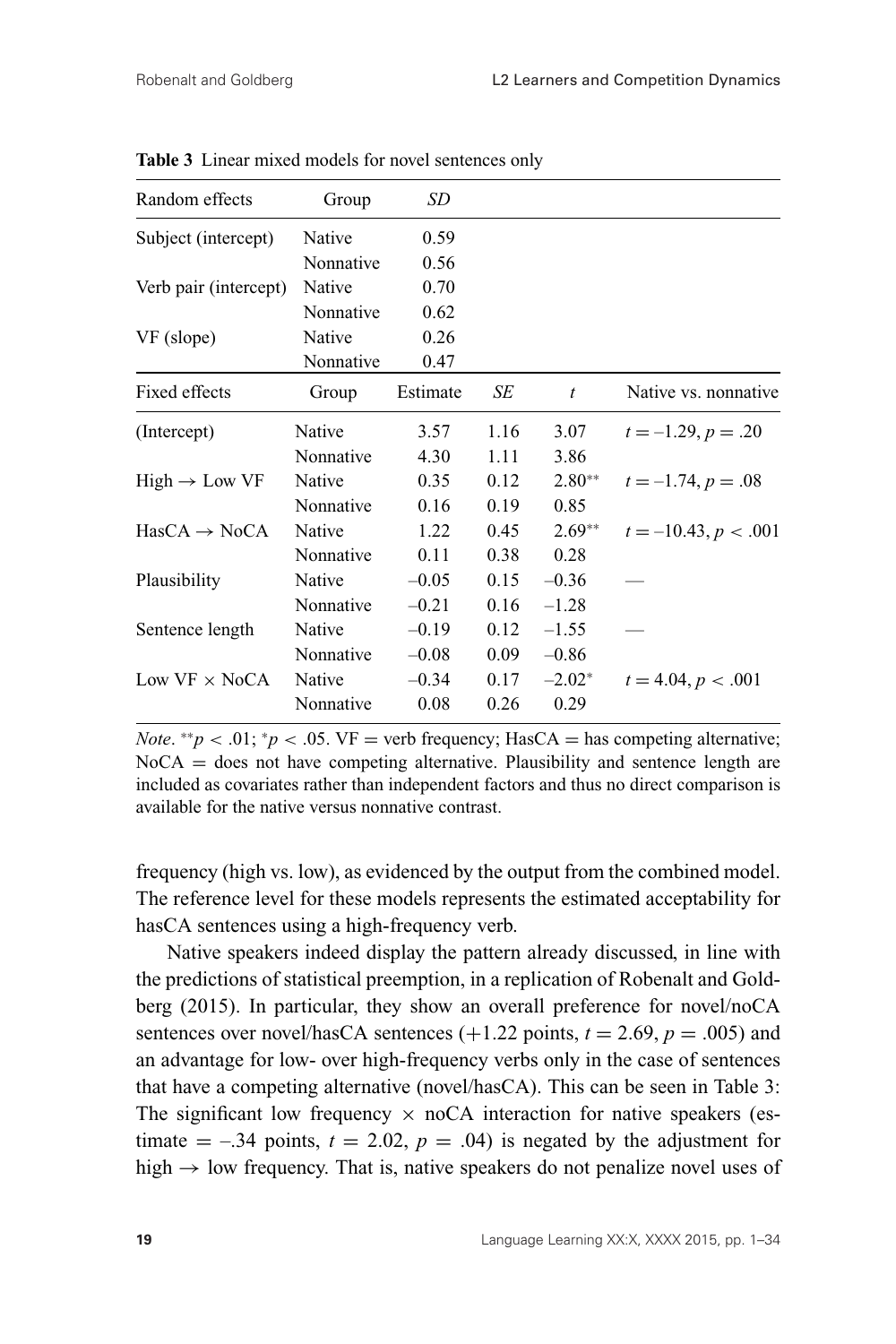high-frequency verbs relative to low-frequency verbs when there is no readily available alternative to the novel use.

Nonnative speakers, on the other hand, do not significantly distinguish novel/noCA from novel/hasCA, either in terms of any overall preference for the former  $(+.11 \text{ points}, t = .28, p = .78)$  or in terms of any effect of verb frequency on novel sentences. Thus, nonnative speakers do not distinguish between novel sentences with and without a competing alternative in the ways that native speakers do. We suggest that this is because nonnative speakers are less able to anticipate upcoming utterances, so they have less opportunity to learn from incorrect predictions and therefore less ability to discriminate between sentences that have a ready competitor and those that do not.

Although there is a numerical preference for low-frequency verbs over high-frequency verbs, this difference does not approach significance  $(+.16,$  $t = .85$ ,  $p = .40$ ). There is also no interaction between verb frequency and novel sentence type (estimated change  $= .08$  points,  $t = .29$ ,  $p = .77$ ), indicating that verb frequency plays no more of a role in either the noCA or the hasCA condition. Thus for nonnative speakers, novel sentences are recognized to be novel (as indicated by their lower-than-baseline ratings), but they do not discriminate against sentences for which there exists a more conventional alternative formulation, nor against verbs that have been witnessed in other conventional constructions with high frequency. We can be confident that the lack of differences is not due to a lack of power, because there were 276 nonnative speakers in our sample. Moreover, we see the same pattern of results in subsets of the data that are divided by speakers' L1, particularly in Tamil  $(n = 63)$  and in Hindi  $(n = 33)$ . The subgroup of L1 Spanish speakers  $(n = 55)$  looks numerically more like native speakers, which may well be due to the fact that they had a higher self-reported speaking proficiency in English (85 out of 100) compared to the Tamil or Hindi speakers (72 and 74 out of 100, respectively).

We interpret the present findings regarding nonnative speakers as follows. L2 learners track what they have heard and thus can clearly distinguish between familiar (baseline) sentences and unfamiliar sentences. Further, like native speakers, they prefer familiar sentences containing higher-frequency verbs to those containing lower-frequency verbs. Thus, L2 learners take good advantage of positive statistical evidence. At the same time, nonnative speakers make less use of comparisons between what is said and *what might have been said*. Indeed, if L2 learners have a reduced ability to generate expectations during online comprehension, then they should have less opportunity for the errordriven learning required for statistical preemption to work. Of course, not all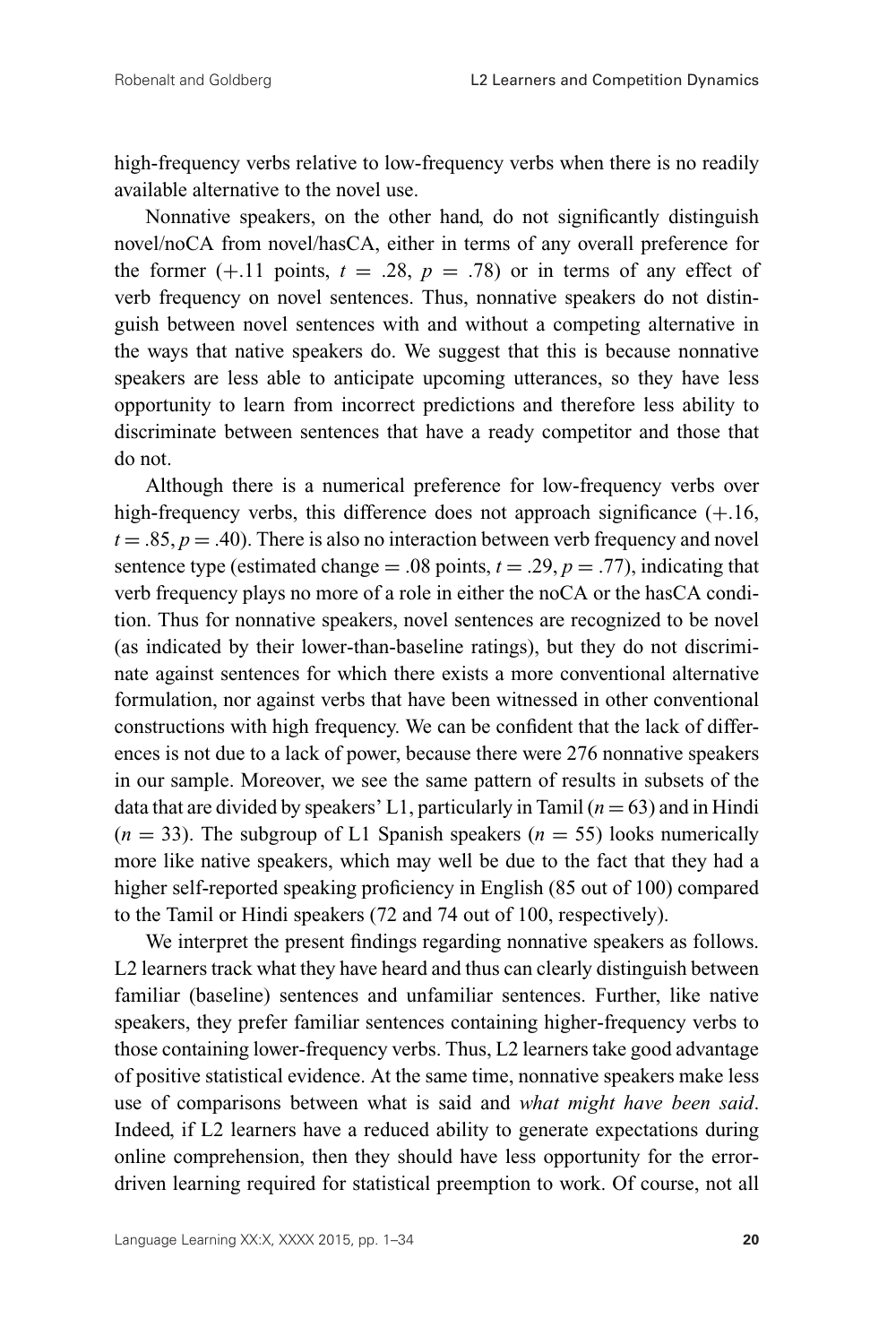nonnative speakers are alike. In the following section, we investigate individual differences within the L2 learners.

#### **Individual Differences in Proficiency**

L2 learners are a heterogeneous group, as their native languages and the conditions under which they acquired their L2 vary extensively. Nonnative speakers may vary in age of first exposure to their L2; they may use their L2 in isolated and infrequent contexts, or they may be fully immersed in their L2; and they may use their L2 primarily in speaking or primarily in reading. We were interested in seeing whether self-reported measures of language experience or proficiency would be significant predictors of near-native judgments by L2 learners. We operationalized nativelike ratings by calculating the average rating for each of our experimental items from the native speaker group. We then subtracted each nonnative speaker's raw acceptability score from the average native rating to yield a difference score. If the speaker produced ratings that were similar to the average native rating, then these difference scores would be relatively small (close to 0). If the speaker produced ratings that were different from the average native rating, then these difference scores would be large. Negative difference scores indicate that the nonnative speaker underestimated acceptability relative to a native speaker, while positive scores indicate the reverse.

Five biographical predictors of difference scores were collected from the nonnative speakers: age of first exposure to English, total years of exposure to English, and self-rated estimates of English proficiency (speaking, reading, and writing). To collect the proficiency measures, each participant was presented with a sliding bar bounded between 0–100 and asked to rate their speaking, reading, and writing proficiency on a scale between 0 (*I can't do this at all*) and 100 (*I'm as good as a native speaker*). Model comparisons were used to determine whether any of the biographical variables could explain significantly more variance in the difference scores than the independent variables of sentence type (baseline, novel/hasCA, novel/noCA) and verb frequency (high, low). Speaking proficiency was by far the best predictor of nativelike ratings  $(\Delta R^2 = 62.20, F = 18.67, p < .001)$ . The full model output for the linear regression including speaking proficiency is listed in Table 4.

Once again, the reference level, represented by the intercept, is for baseline sentences with high-frequency verbs. Therefore, the negative value for the intercept indicates that, relative to native speakers, nonnative speakers tended to underestimate the acceptability of baseline items. The positive estimates for Baseline  $\rightarrow$  hasCA and Baseline  $\rightarrow$  noCA indicate the reverse, namely, that nonnative speakers overestimated the acceptability for both types of novel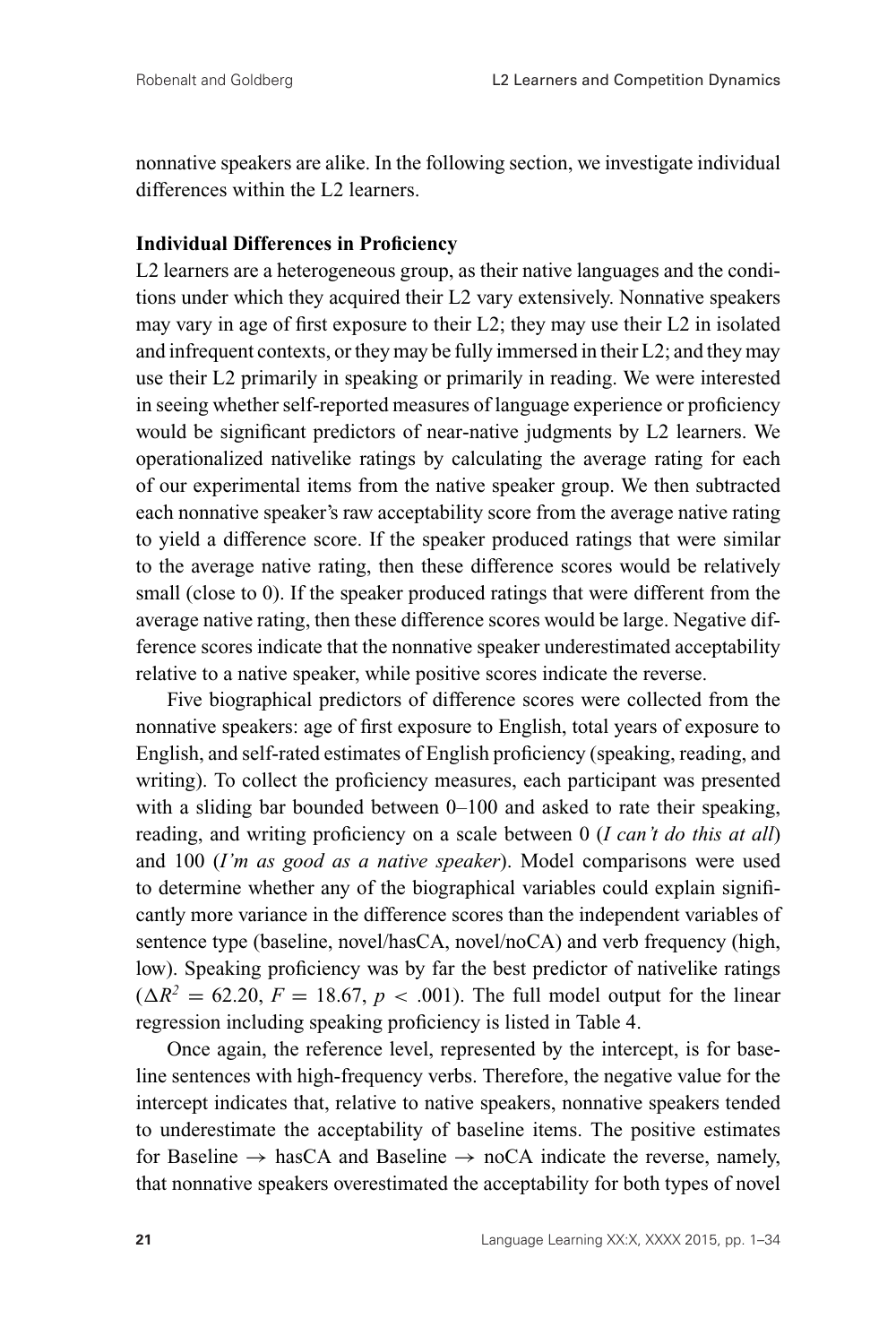| Variable                            | Estimate | SЕ   |            |
|-------------------------------------|----------|------|------------|
| (Intercept)                         | $-1.10$  | 0.16 | $-7.00$    |
| $High \rightarrow Low VF$           | $-0.12$  | 0.06 | $-1.85$    |
| Baseline $\rightarrow$ HasCA        | 3.08     | 0.22 | $13.89***$ |
| Baseline $\rightarrow$ NoCA         | 1.34     | 0.22 | $6.02***$  |
| Speaking proficiency                | 0.01     | 0.00 | $5.42***$  |
| Low $VF \times HasCA$               | $-0.05$  | 0.09 | $-0.58$    |
| Low $VF \times NoCA$                | 0.40     | 0.09 | $4.47***$  |
| $HasCA \times Speaking$ proficiency | $-0.03$  | 0.00 | $-9.93***$ |
| $NoCA \times Spesaking$ proficiency | $-0.01$  | 0.00 | $-5.37***$ |

**Table 4** Results of the linear regression relating nonnative speaking proficiency to the difference from nativelike sentence ratings

*Note.* \*\*\**p* < .001. VF = verb frequency; HasCA = has competing alternative; NoCA = does not have competing alternative.

items. The positive value for speaking proficiency as a main effect indicates that the higher-proficiency speakers underestimate the baseline scores to a lesser extent than lower-proficiency speakers. In mathematical terms, the .01 estimate for speaking proficiency is multiplied by the proficiency rating for a given speaker, such that higher speaker proficiency results in the predicted difference score becomes closer to 0 (i.e., more nativelike). Similarly, negative estimates for the interactions between speaking proficiency and both novel sentence types demonstrate that higher-proficiency speakers judged these sentences to be less acceptable. These estimates are once again multiplied by the proficiency rating for a given speaker. Because the estimate for  $nO(A \times$  speaking proficiency is equivalent to the estimate for speaking proficiency alone, these values cancel each other out. The hasCA  $\times$  speaking proficiency estimate of .03 indicates that nonnative speakers found hasCA sentences to be progressively less acceptable as their speaking proficiency increased. Thus, overall lower speaking proficiency was associated with lower acceptability ratings for baseline items and greater acceptability ratings for novel sentences, especially for hasCA sentences. This relationship is illustrated in Figure 3, which displays the average difference from nativelike ratings at four tiers of speaking proficiency, as detailed below.

The highest proficiency tier was constructed by titrating the nonnative speakers based on speaking proficiency until they were statistically indistinguishable from native speakers. The cutoff point was determined by running a combined mixed model on native speakers and all nonnative speakers above a particular speaking proficiency rating until speaker nativeness ceased to be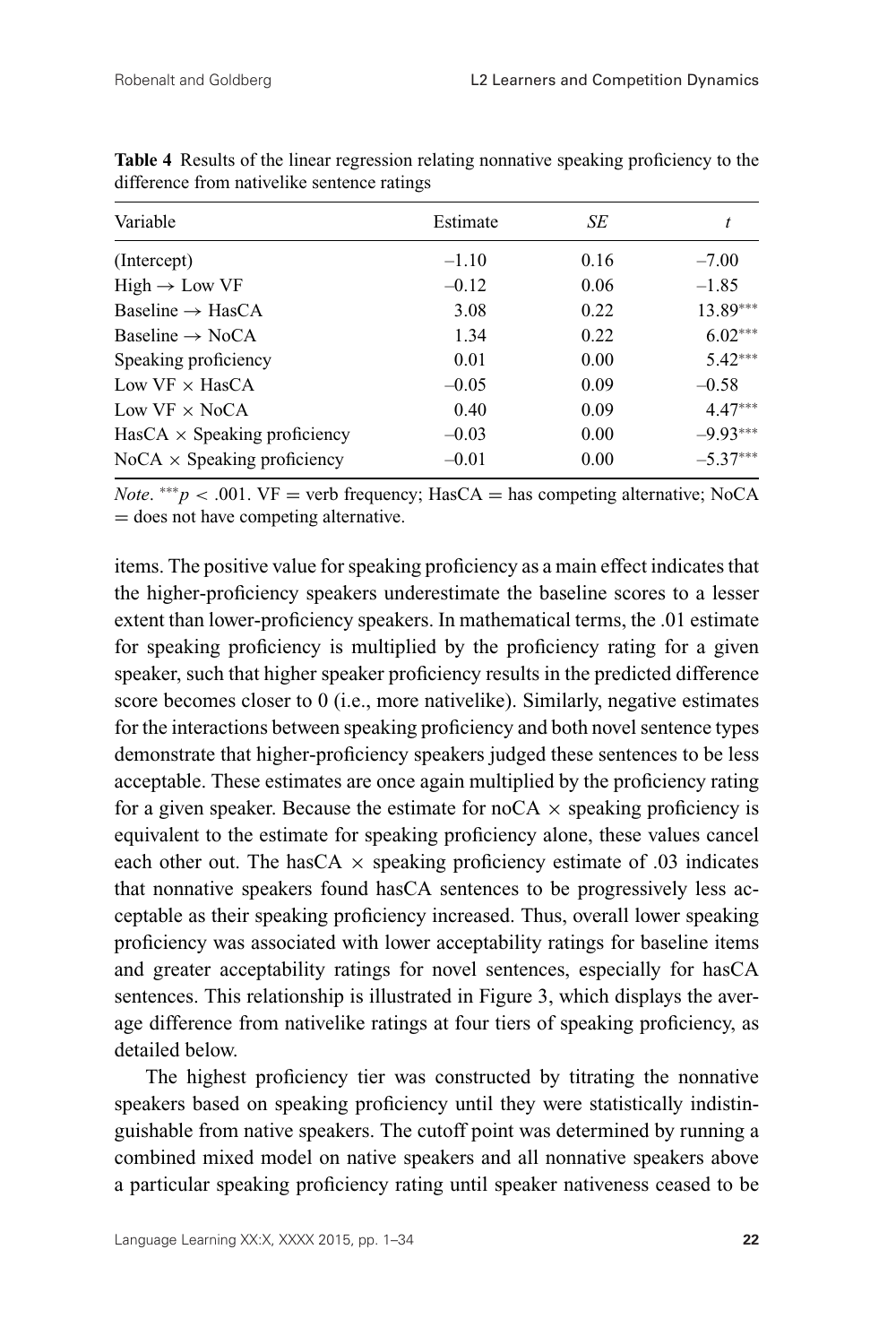

**Figure 3** Average difference from nativelike ratings at four tiers of speaking proficiency. Nonnative speakers were divided into four bins for speaking proficiency (low, mid-low, mid-high, high; numbered 1–4, respectively). Negative difference scores indicate that the nonnative speakers thought the sentences were less acceptable than native speakers did; positive difference scores indicate the reverse. Smaller absolute values are closer to nativelike ratings.

a predictive factor in the model. This cutoff point was 92 or greater, or the top 22% of all speakers. The other three tiers were constructed by dividing all remaining speakers as evenly as possible into three groups  $(n = 63, 73, 78, ...)$ respectively). As Figure 3 demonstrates, L2 learners with low to mid-high proficiency judged baseline sentences to be less acceptable than native speakers while they judged novel sentences with a competitor to be more acceptable than native speakers. All nonnative speakers were relatively close to nativelike ratings for novel/noCA sentences when a high-frequency verb was used, but only high-proficiency speakers correctly estimated the acceptability of these items when a low-frequency verb was used. Interestingly, the area in which nonnative speakers showed the greatest deviation from nativelike scores was the hasCA sentences. This is also evident in the mixed model represented in Table 4, where the estimate for the interaction between speaking proficiency and hasCA is three times what it is for noCA. Given that the .03 estimate is multiplied by the speaking proficiency rating for a speaker in order to estimate his/her distance from nativelike ratings, this suggests that an important component of speaking like a native speaker is the ability to recognize novel uses that already have a conventional alternative.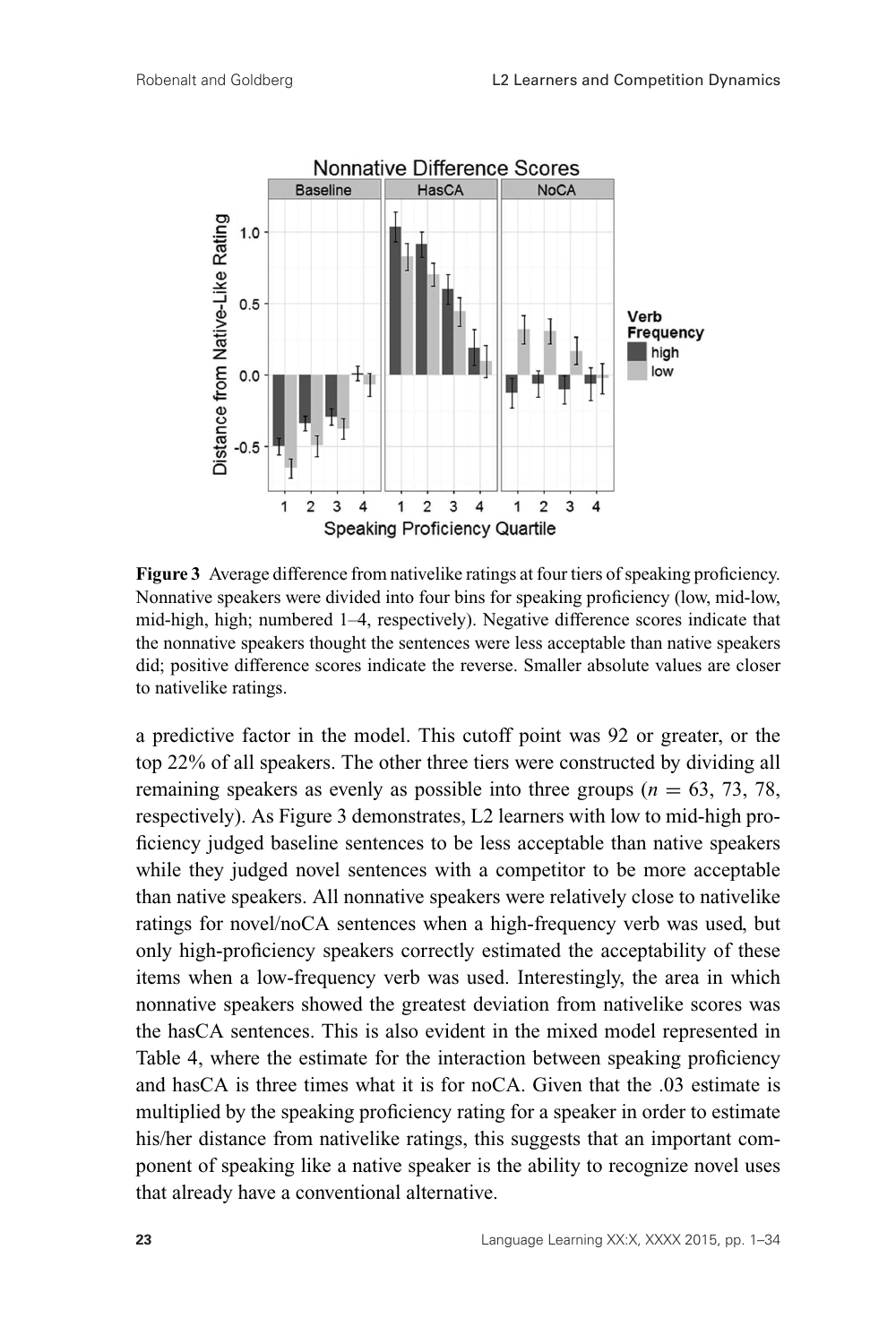#### **Discussion**

Native speakers and nonnative speakers both show an advantage for baseline sentences compared to novel sentences, and for higher-frequency verbs in baseline sentences relative to lower-frequency verbs. These are expected effects of greater experience with baseline sentences, particularly those with higher-frequency verbs. When it comes to novel sentences, the present results show precisely the pattern predicted by statistical preemption for native speakers: They are willing to use verbs in new ways to the extent that there is no readily available competing alternative phrasing for the meaning that they are trying to express. The results also replicate previous findings suggesting that, when a novel sentence has no competing alternative, the frequency of the main verb makes no difference to native speakers (Robenalt & Goldberg, 2015). When there exists a competing formulation, the competing alternative with a high-frequency verb is more readily available than the same sentence with a lower-frequency verb. This results in an increase in acceptability for novel sentences for lower-frequency verbs when the sentence has a competing alternative (Ambridge et al., 2008; Brooks & Tomasello, 1999; Theakston, 2004; Robenalt & Goldberg, 2015).

Nonnative speakers, on the other hand, show no evidence of taking alternative formulations into account when judging novel sentences. Unlike native speakers, they show no preference for novel sentences that do not have a readily available conventional alternative over novel sentences that do. They are also not significantly more likely to accept a novel sentence like *She vanished the rabbit* than *She disappeared the rabbit*, even though *disappear* has presumably been witnessed more frequently in a periphrastic causative that competes with the transitive use (e.g., *She made the rabbit disappear*). A likely interpretation of these findings is that nonnative speakers are less influenced by comparisons between how a verb is being used and how it might have been used.<sup>3</sup>

The present results are not entirely unexpected, given previous work indicating that L2 learners have a reduced ability to generate expectations on the basis of grammatical forms during comprehension (Grüter et al., 2012, 2014; Lew-Williams & Fernald, 2010). Our work extends this hypothesis to the anticipation and recognition of alternative grammatical forms. That is, nonnative speakers may be less able to make the necessary prediction of an upcoming grammatical choice that is needed for competition-driven learning to work. Statistical preemption requires that the learner initially expect a particular form to appear in order for that prediction to be violated, so that the error can provide a chance to learn. The inability to generate competing forms to the same extent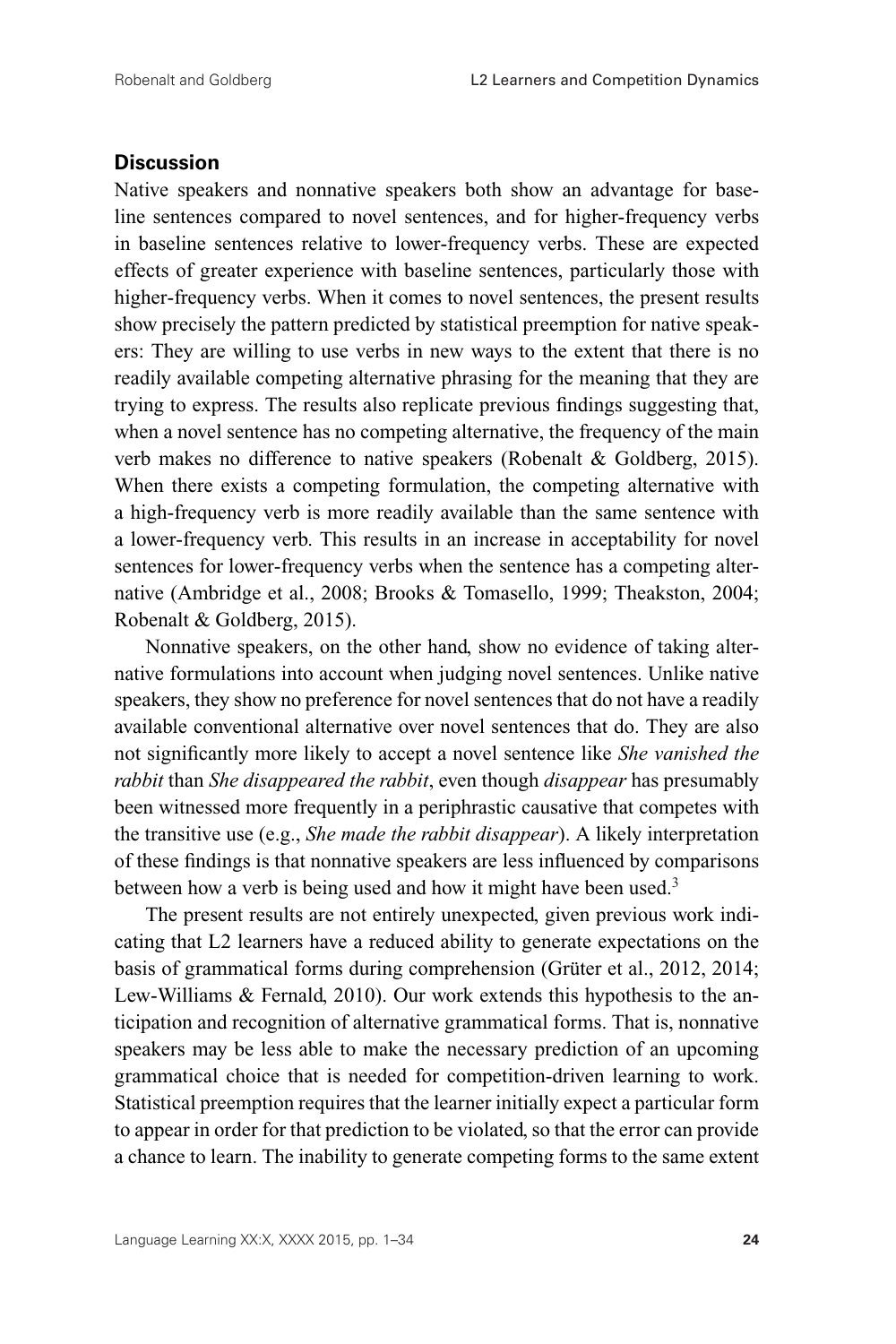as native speakers may well reduce the role of statistical preemption in the acquisition of L2 argument structure.

Consistent with the present findings are results from Trahey and White (1993) in a study of 11-year-old French speakers learning English as a L2. While French allows adverbs to occur directly after the verb, English does not (??*John kisses often Mary*). Intensive exposure to the English pattern of using adverbs before the verb led participants to increase their production of the correct order, but participants showed no evidence of avoiding the French-like order. That is, nonnative speakers took advantage of the positive exemplars they witnessed and produced more utterances of that type, but they showed no evidence of learning that the unwitnessed form was unacceptable. Relatedly, Long, Inagaki, and Ortega (1998) found that explicit recasts were markedly more effective for L2 learners than statistical preemption, quite possibly because recasts do not require the same anticipatory processes. Instead of comparing what is said with what might have been said (statistical preemption), recasts only require the comparison of what was said by one person with what is said immediately after by another person. Also consistent are the findings of Ambridge and Brandt (2013), who collected judgments on novel sentences that had competing alternatives. They found that verb frequency correlated inversely with acceptability for native speakers of English, but not German learners of English.

Of course, nonnative speakers are not all alike. Post hoc analyses revealed that self-reported speaking proficiency was a strong predictor of more nativelike judgments. Those nonnative speakers who rated their speaking proficiency to be 92 or greater on a scale of 0–100 (the top 22% of L2 learners in our pool) showed judgments that were statistically indistinguishable from those of native speakers. Thus, L2 learners do appear to take alternatives into account at very high proficiency levels (see also Dussias, Valdés Kroff, Guzzardo Tamargo, & Gerfen, 2013; Grüter et al., 2012; Hopp, 2013). That is, with sufficient proficiency, L2 learners can make use of alternative formulations and can achieve nativelike intuitions in this domain.

Statistical preemption requires that learners take advantage of competition dynamics: When one form is witnessed in a given context, other forms that might have been expected to occur become slightly inhibited. When this happens repeatedly, in the absence of positive evidence, the unwitnessed form is suppressed in such a way that native speakers come to recognize it as unacceptable. Native speakers essentially know that there is a better way to express the intended message. Nonnative speakers, on the other hand, appear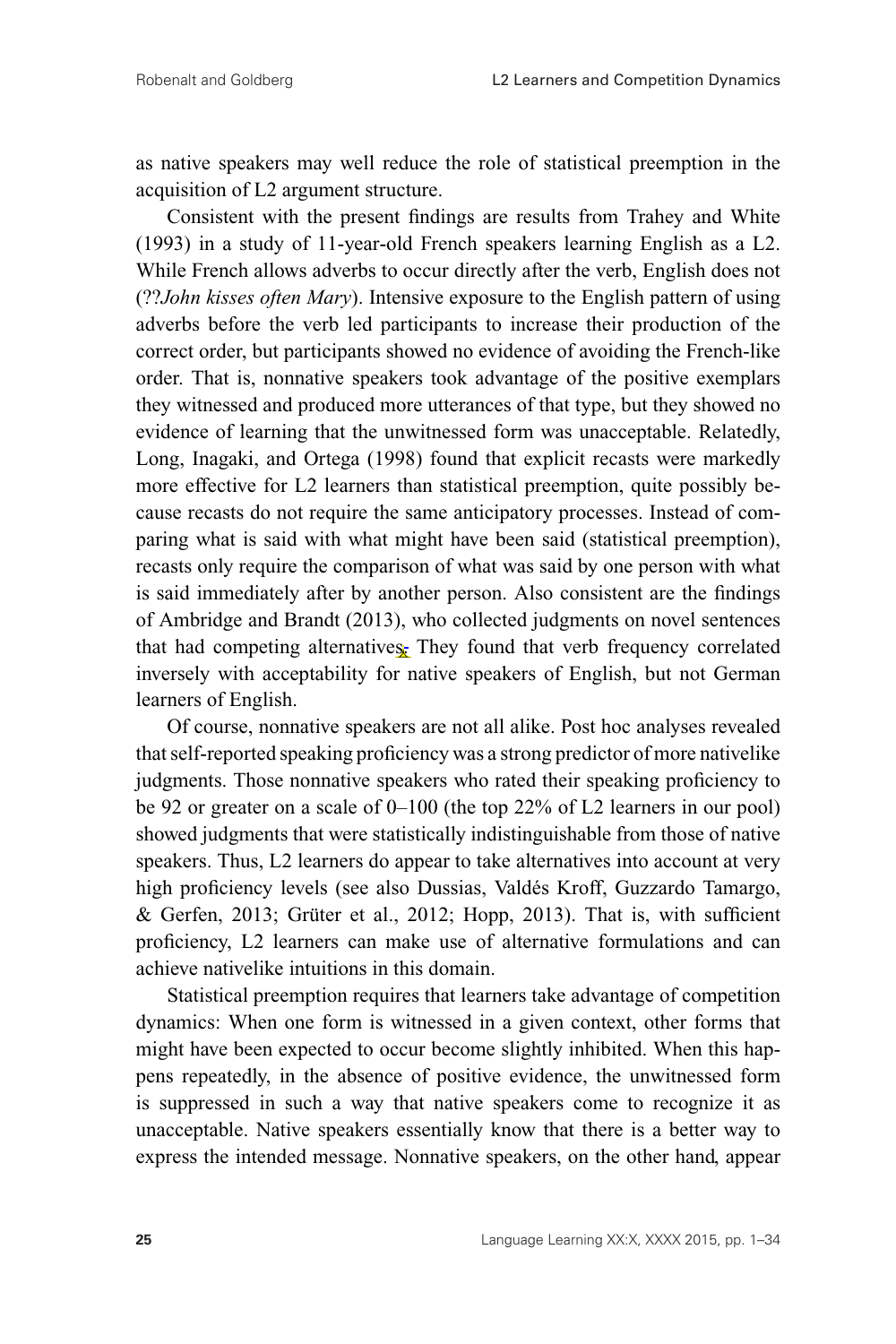less able to take competing alternatives into account. It is for this reason, we suggest, that they are more likely to produce the type of errors shown in Examples 1–4. While upon reflection they are likely to realize that the forms are relatively novel, they have not learned to suppress those forms in favor of an alternative formulation. Again, at very high levels of L2 proficiency, as judged by self-reported speaking proficiency, nonnative speakers do attain nativelike competence in this area.

Statistical preemption is widely acknowledged to be at work in the learning of irregular morphology, by native and nonnative speakers alike. All speakers who learn to avoid producing *goed* and *foots* presumably learn by repeatedly witnessing *went* and *feet* in the contexts that otherwise would have been appropriate for the regular forms. But while *went* and the hypothetical *goed* are true synonyms, phrasal paraphrases are never fully synonymous, and verbs routinely appear in more than one phrasal construction. Thus, learning that, for example, *explain something to me* preempts *explain me something* requires learners to realize that the former has been witnessed in contexts in which the latter might have been expected, and this is clearly a more difficult task.

#### **Limitations**

The nonnative speakers in the present study came from a wide range of language backgrounds, which made it impossible to systematically investigate possible effects of transfer from speakers' L1. It could be that the existence or nonexistence of cognate verbs or constructions in participants' L1 played a role in their acceptability judgments. It is also possible that some L2 participants were unfamiliar with some of the lower-frequency verbs. However, if this were the case, we would expect them to find the novel sentences that contained those verbs to be judged-less acceptable than sentences with higher-frequency verbs, but we did not find this. In fact, the lower-frequency verbs were numerically, but not significantly, more acceptable than the higher- frequency verbs in novel sentences.

We relied on self-reports of speaking proficiency, which is clearly an imperfect measure; however, the fairly large sample size of 276 and the correlation of self-reported speaking proficiency with more nativelike intuitions is reassuring. While effects of sentence length, plausibility, and relative verb frequency were taken into account in the present study, one factor that was not systematically controlled for was the target construction involved. In fact, most of our noCA stimuli happened to involve the "caused-motion" construction (Goldberg, 1995), whereas the hasCA stimuli made use of a wider range of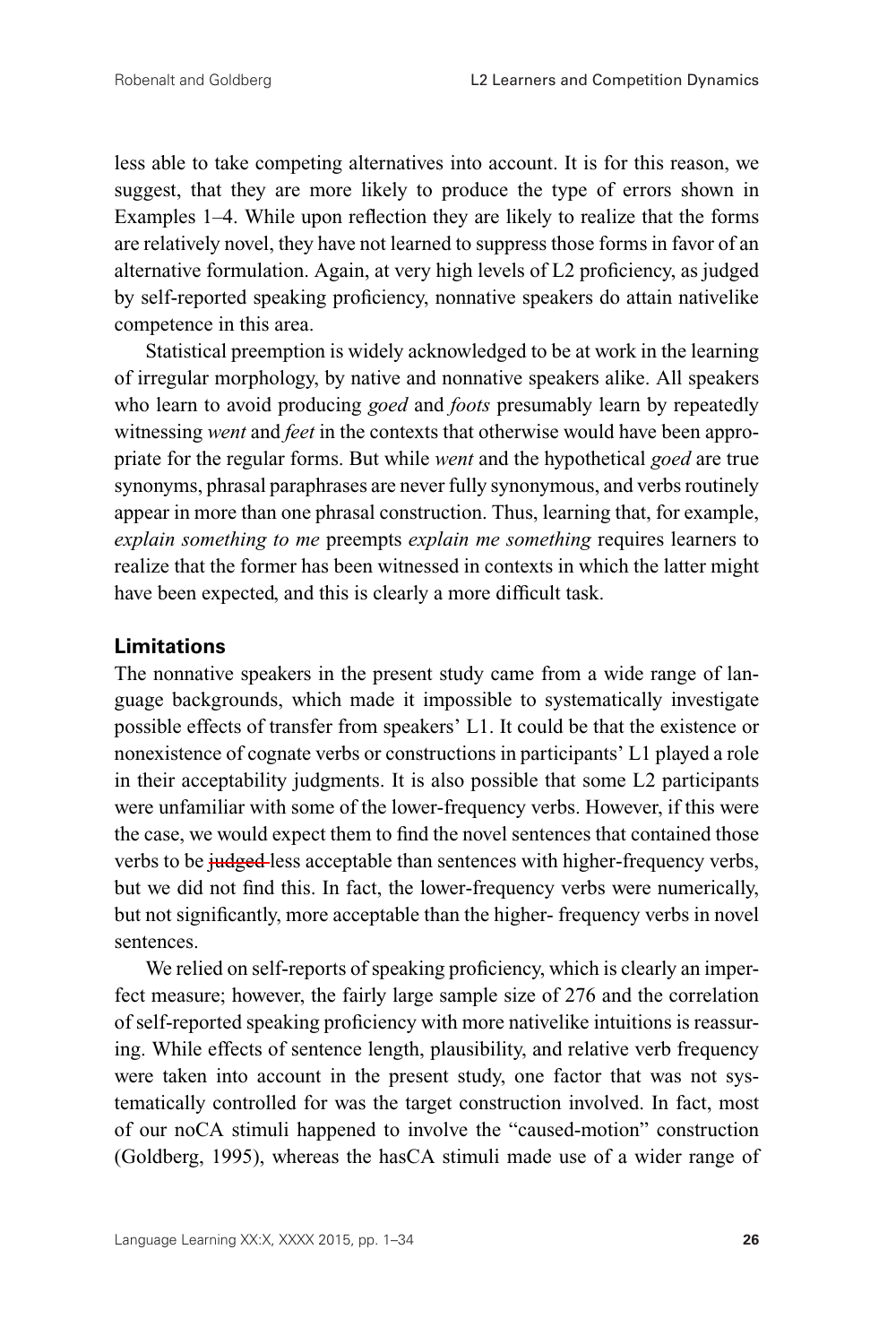constructions, including the double-object construction, the simple transitive, the verb phrase complement constructions, and the caused-motion construction. Crucially, the between-groups differences between native and nonnative speakers cannot be attributed to a difference in the constructions used, because the stimuli were held constant across the two groups. A second study reported in Robenalt and Goldberg (2015) on native speakers controlled for target construction among all novel stimuli. That study focused on novel instances of the caused-motion construction that had a competing alternative (*The landscaper surrounded rocks around the garden*) and those that did not (*The sound rattled the bats out of their hiding place*). With semantic factors and plausibility taken into account, the study replicated the key results reported here for native speakers. That is, novel sentences with lower-frequency verbs were judged more acceptable than those with higher-frequency verbs, but only for sentences that had a competing alternative; verb frequency played no role in novel sentences without a competing alternative. It will be important to replicate that study with nonnative speakers in future work.

It will also be worth exploring whether native and nonnative speakers are equally aware of the general distribution of various constructions. For example, if a learner does not realize that the English double-object construction is favored for transfer events that are described with a pronominal recipient and a lexical theme argument, s/he would be less able to use statistical preemption because s/he would not necessarily expect a formulation like *explain me the story*.

#### **Conclusion**

Two of the longest-standing puzzles in language acquisition are (a) how native speakers learn to avoid using certain formulations that are semantically sensible and syntactically licensed and (b) what factors distinguish L2 learners from native speakers. The present results support the idea that novel formulations are particularly avoided by native speakers when there exists a readily available alternative way to express the same message. We find evidence that L2 learners, on the other hand, are less aware that such novel formulations are actually particularly disfavored. In fact, L2 learners of English show little evidence of taking competing formulations into account when judging novel sentences for acceptability. Recent findings that L2 speakers are not as likely to anticipate linguistic choices on the basis of grammatical forms converge with the present results, insofar as weak or absent predictions hinder L2 learners' ability to anticipate competition between possible upcoming forms. We argue that competing alternatives are acquired through a process of anticipating a particular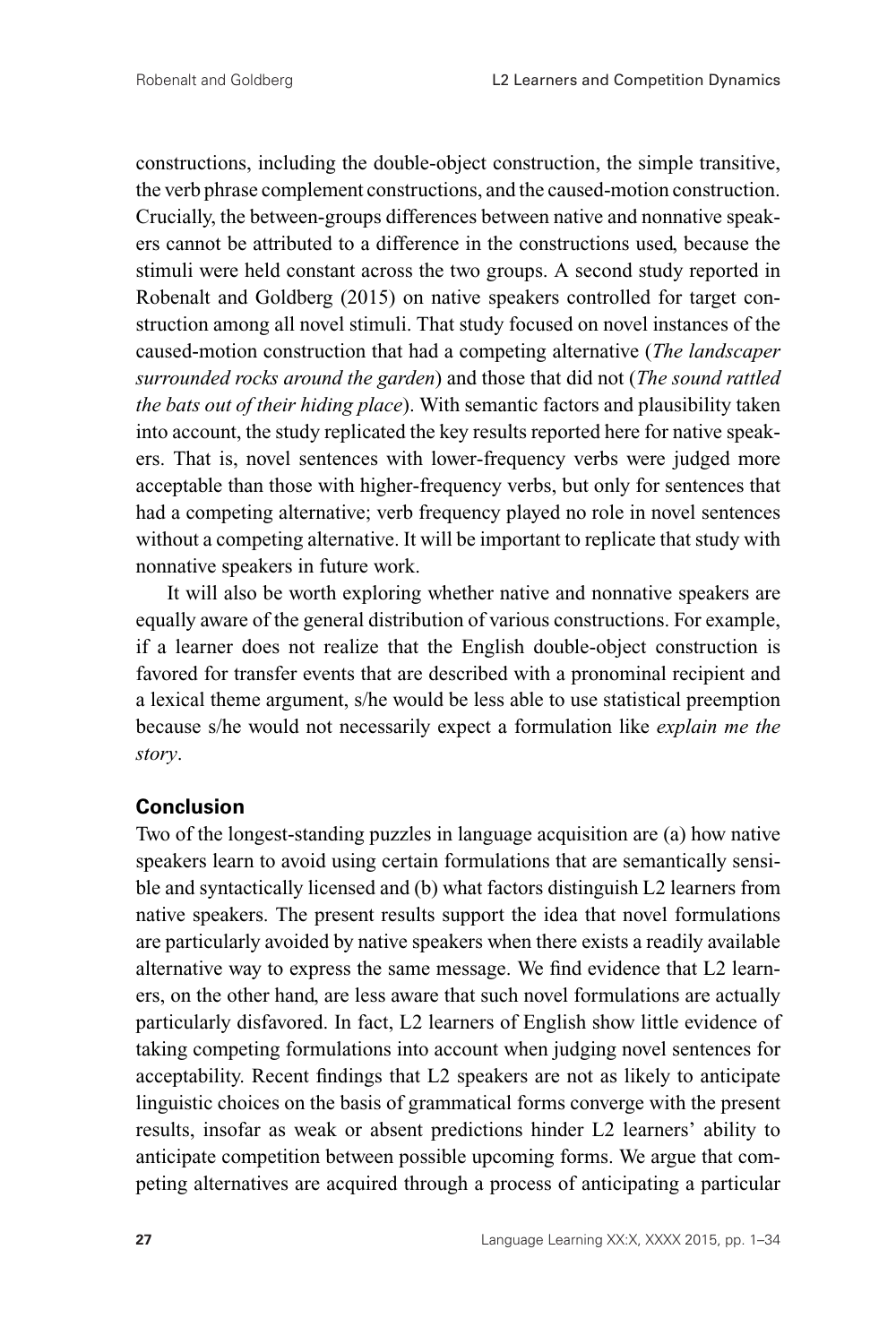form and repeatedly hearing a competitor in its place. Over time, the incorrect prediction is weakened and eventually replaced by the competitor. A reduced ability to predict upcoming forms thus has major ramifications for learning from competition dynamics between multiple candidate utterances. This is not to say that nonnative speakers never achieve a nativelike appreciation of the competition between utterances. Self-rated speaking proficiency was found to correlate with more nativelike judgments, suggesting that learners may be able to cultivate their ability to generate expectations through extensive use of their L2. Indeed, the top 22% of our nonnative sample produced judgments that were statistically indistinguishable from those of native speakers. Future work is required to explore the connection between language use and online predictions in language processing, and the psychological realization of the reduced ability to generate expectations among L2 learners in particular.

Final revised version accepted 6 February 2015

## **Notes**

- 1 Participants occasionally added or removed an adverb from the novel sentences (e.g., *The chief will laugh you back to your desk job* may have been changed to *The chief will laugh you right back to your desk job*). These changes were not counted as a paraphrase unless the argument structure of the critical verb was altered.
- 2 We make the assumption that the 5-point Likert scale was interpreted in a linear fashion (for a histogram of the acceptability responses by condition and group, see Figure A1 as part of Appendix S3 in the Supporting Information online).
- 3 We considered the possibility that nonnative speakers use a less context-dependent form of indirect negative evidence—conservatism via entrenchment (Ambridge, Pine, & Rowland, 2012; Ambridge, Pine, Rowland, & Chang, 2012; Ambridge et al., 2014; Braine & Brooks, 1995). Conservatism via entrenchment is the idea that, as a verb becomes more entrenched in any pattern, it becomes less available for all novel uses. This does not require that other uses necessarily compete with the novel use. Conservatism via entrenchment, then, predicts that judgments on novel sentences should vary inversely with frequency, not only for sentences that have a competing alternative, but for those that do not as well. In this study, however, while lower-frequency verbs in novel sentences were judged numerically more acceptable than higher-frequency verbs, this difference did not approach significance.

# **References**

Ambridge, B., & Brandt, S. (2013). Lisa filled water into the cup: The roles of entrenchment, pre-emption and verb semantics in German speakers' acquisition of English locatives. *Zeitschrift für Anglistik und Amerikanistik*, 61, 245–263. doi:10.1515/zaa-2013-0304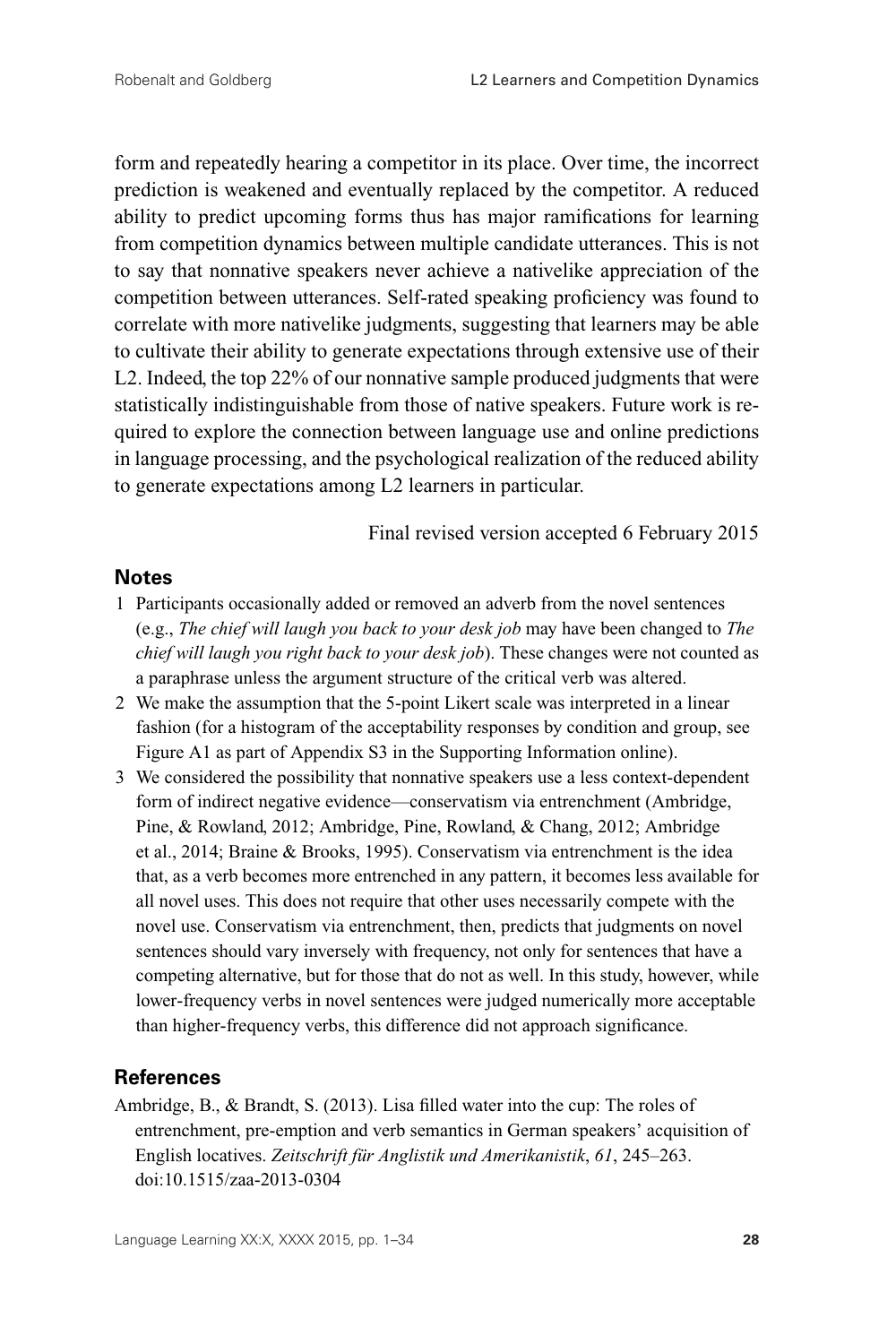- Ambridge, B., Pine, J. M., & Rowland, C. F. (2012). Semantics versus statistics in the retreat from locative overgeneralization errors. *Cognition*, *123*, 260–279. doi:10.1016/j.cognition.2012.01.002
- Ambridge, B., Pine, J. M., Rowland, C. F., & Chang, F. (2012). The roles of verb semantics, entrenchment and morphophonology in the retreat from dative argument structure overgeneralization errors. *Language*, *88*, 45–81. doi:10.2307/41348883
- Ambridge, B., Pine, J. M., Rowland, C. F., Freudenthal, D., & Chang, F. (2014). Avoiding dative overgeneralisation errors: Semantics, statistics or both? *Language, Cognition and Neuroscience*, *29*, 218–243. doi:10.1080/01690965.2012.738300
- Ambridge, B., Pine, J. M., Rowland, C. F., & Young, C. R. (2008). The effect of verb semantic class and verb frequency (entrenchment) on children's and adults' graded judgments of argument-structure overgeneralization errors. *Cognition*, *106*, 87–129. doi:10.1016/j.cognition.2006.12.015
- Arnold, J. E., Wasow, T., Losongco, A., & Ginstrom, R. (2000). Heaviness vs. newness: The effects of structural complexity and discourse status on constituent ordering. *Language*, *76*, 28–55. doi:10.2307/417392
- Baker, C. L. (1979). Syntactic theory and the projection problem. *Linguistic Inquiry*, *10*, 533–581.
- Barr, D. J., Levy, R., Scheepers, C., & Tily, H. J. (2013). Random effects structure for confirmatory hypothesis testing: Keep it maximal. *Journal of Memory and Language*, *68*, 255–278. doi:10.1016/j.jml.2012.11.001
- Bates, D., Maechler, M., Bolker, B., & Walker, S. (2013). lme4: Linear mixed-effects models using Eigen and S4. R package (Version 1.0-4) [statistical software package]. Retrieved from http://CRAN.R-project.org/package=lme4
- Bates, E., & MacWhinney, B. (1987). Competition, variation, and language learning. In B. MacWhinney (Ed.), *Mechanisms of language acquisition* (pp. 157–193). New York: Routledge.
- Birdsong, D., & Molis, M. (2001). On the evidence for maturational effects in second-language acquisition. *Journal of Memory and Language*, *44*, 235–249. doi:10.1006/jmla.2000.2750
- Bley-Vroman, R., & Joo, H. R. (2001). The acquisition and interpretation of English locative constructions by native speakers of Korean. *Studies in Second Language Acquisition*, *23*, 207–219. doi:10.1017/S0272263101002042
- Bley-Vroman, R., & Yoshinaga, N. (1992). Broad and narrow constraints on the English dative alternation: Some fundamental differences between native speakers and foreign language learners. *University of Hawai'i Working Papers in ESL*, *11*, 157–199.
- Bornstein, R. F., & D'Agostino, P. R. (1992). Stimulus recognition and the mere exposure effect. *Journal of Personality and Social Psychology*, *63*, 545–545. doi:10.1037/0022-3514.63.4.545
- Borovsky, A., Elman, J., & Fernald, A. (2012). Knowing a lot for one's age: Vocabulary skill and not age is associated with the timecourse of incremental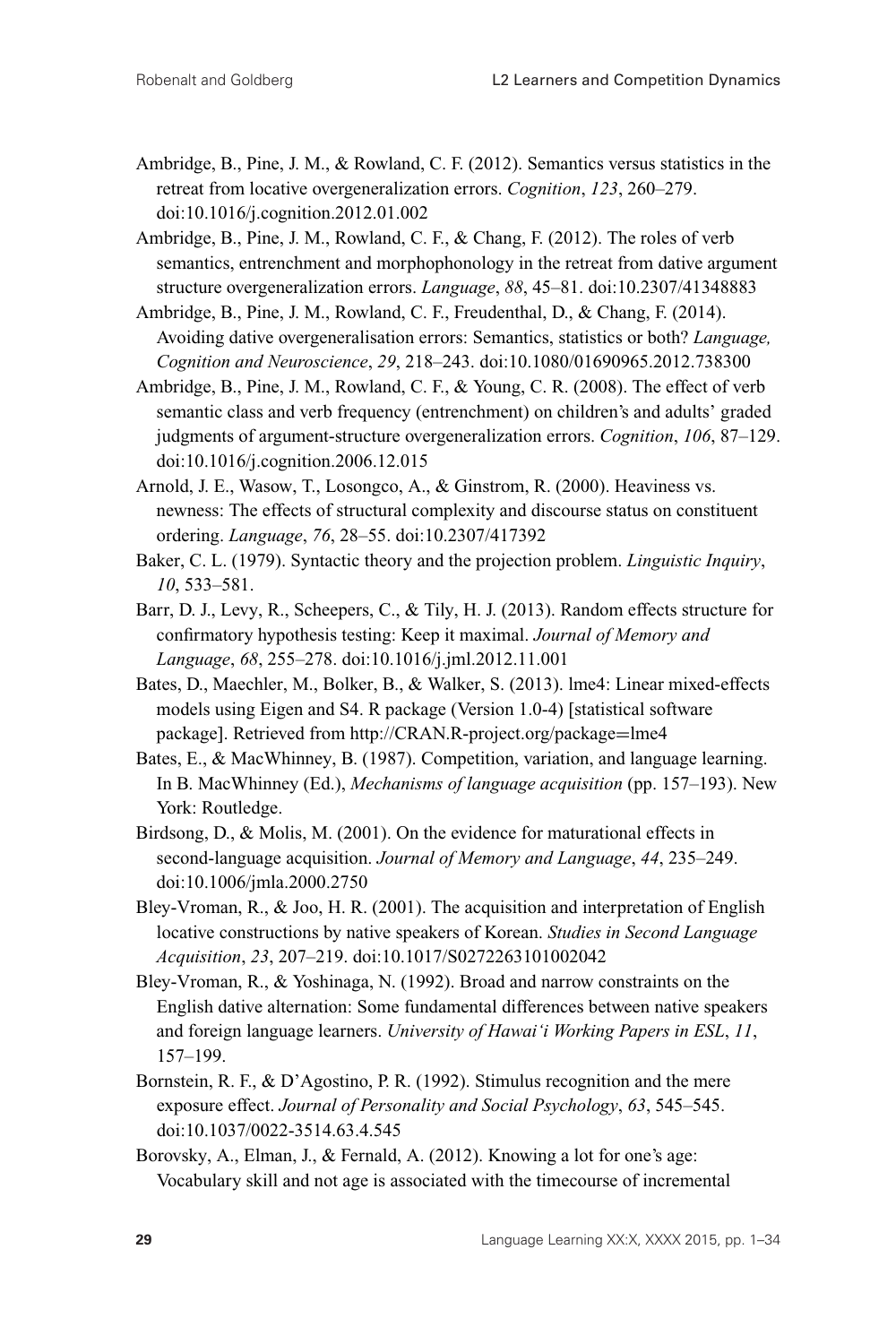sentence interpretation in children and adults. *Journal of Experimental Child Psychology*, *112*, 417–436. doi:10.1016/j.jecp.2012.01.005

- Bowerman, M. (1988). The "no negative evidence" problem: How do children avoid constructing an overly general grammar? In J. A. Hawkins (Ed.), *Explaining language universals* (pp. 73–101). Oxford, UK: Blackwell.
- Boyd, J. K. & Goldberg, A. E. (2011). Learning what not to say: The role of statistical preemption and categorization in a-adjective production. *Language*, *87*, 55–83.
- Braine, M. D. (1971). On two types of models of the internalization of grammars. In D. I. Slobin (Ed.), *The ontogenesis of grammar: A theoretical symposium* (pp. 153–186). New York: Academic Press.
- Braine, M. D. S., & Brooks, P. J. (1995). Verb argument structure and the problem of avoiding an overgeneral grammar. In M. Tomasello & W. E. Merriman (Eds.), *Beyond names for things: Young children's acquisition of verbs* (pp. 353–376). Hillsdale, NJ: Erlbaum.
- Bresnan, J., Cueni, A., Nikitina, T., & Baayen, R. H. (2007). Predicting the dative alternation. In G. Boume, I. Kraemer, & J. Zwarts (Eds.), *Cognitive foundations of interpretation* (pp. 69–94). Amsterdam: Royal Netherlands Academy of Science.
- Brooks, P., & Tomasello, M. (1999). How children constrain their argument structure constructions. *Language*, *75*, 720–738. doi:10.2307/417731
- Brooks, P. J., Tomasello, M., Dodson, K., & Lewis, L. B. (1999). Young children's overgeneralizations with fixed transitivity verbs. *Child Development*, *70*, 1325–1337. doi:10.1111/1467-8624.00097
- Brooks, P. J., & Zizak, O. (2002). Does preemption help children learn verb transitivity? *Journal of Child Language*, *29*, 759–781. doi:10.1017/S0305000902005287
- Brown, R., & Hanlon, C. (1970). Derivational complexity and order of acquisition in child speech. In J.R. Hayes (Ed.), *Cognition and the development of language* (pp. 11–54). New York: Wiley.
- Bybee, J. L. (1985). *Morphology: A study of the relation between meaning and form* (Vol. *9*). Amsterdam: John Benjamins.
- Bybee, J. (1995). Regular morphology and the lexicon. *Language and Cognitive Processes*, *10*, 425–455. doi:10.1080/01690969508407111
- Bybee, J. L. (2010). *Language, usage and cognition* (Vol. *98*). Cambridge, MA: Cambridge University Press.
- Clark, E. V. (1987). The principle of contrast: A constraint on language acquisition. In B. MacWhinney (Ed.), *Mechanisms of language acquisition* (pp. 1–33). Hillsdale, NJ: Erlbaum.
- Collins, P. (1995). The indirect object construction in English: An informational approach. *Linguistics*, *33*, 35–49. doi:10.1515/ling.1995.33.1.35
- Davies, M. (2009). The 385+ million word Corpus of Contemporary American English (1990–2008+): Design, architecture, and linguistic insights. *International Journal of Corpus Linguistics*, *14*, 159–190. doi:10.1075/ijcl.14.2.02dav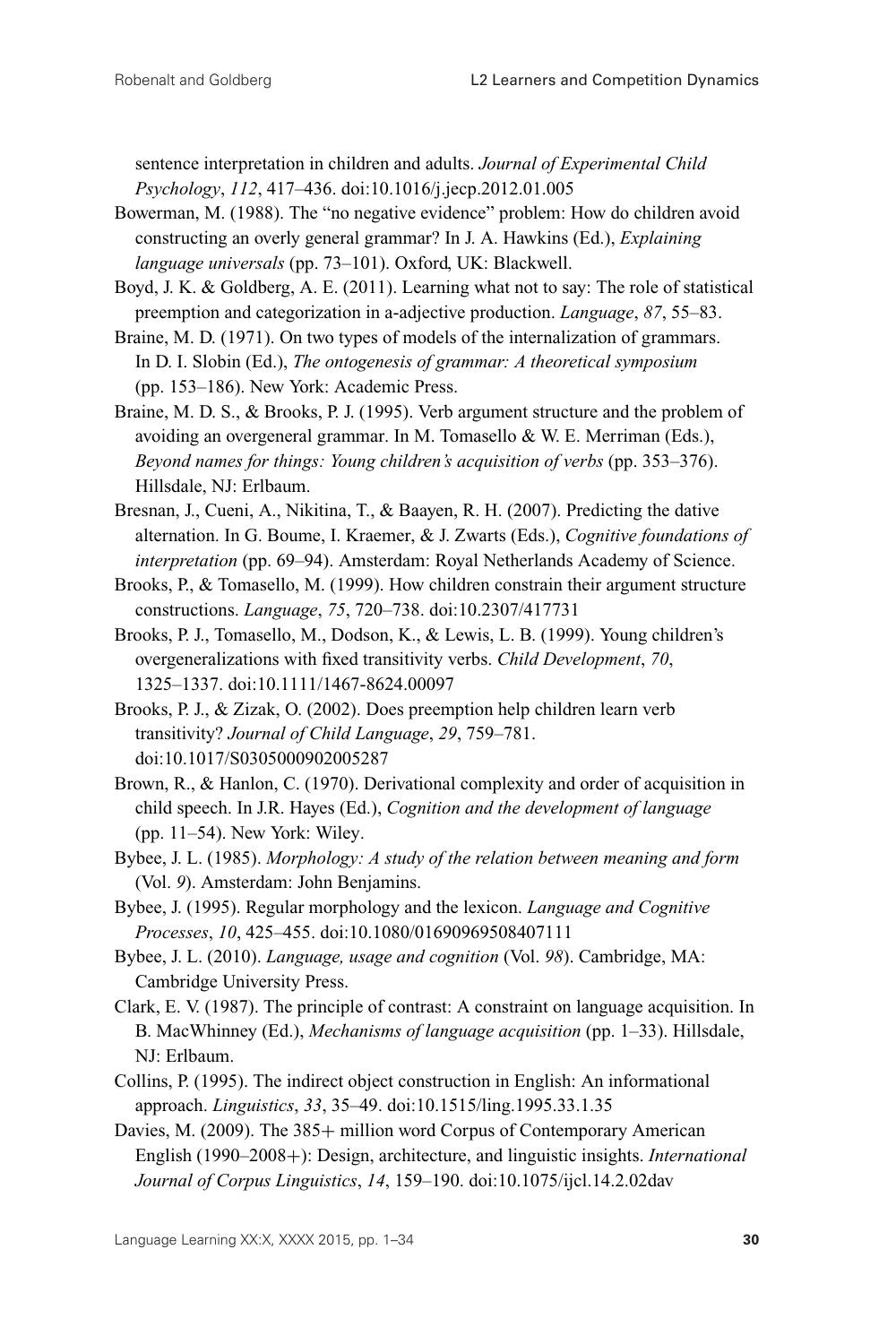- DeLong, K. A, Groppe, D. M., Urbach, T. P., & Kutas, M. (2012). Thinking ahead or not? Natural aging and anticipation during reading. *Brain and Language*, *121*, 226–239. doi:10.1016/j.bandl.2012.02.006
- DeLong, K. A., Urbach, T. P., & Kutas, M. (2005). Probabilistic word pre-activation during language comprehension inferred from electrical brain activity. *Nature Neuroscience*, *8*, 1117–1121. doi:10.1038/nn1504
- DiSciullo, A. M., & Williams, E. (1987). *On the definition of word*. Cambridge, MA: MIT Press.
- Dussias, P. E., Valdés Kroff, J. R., Guzzardo Tamargo, R. E., & Gerfen, C. (2013). When gender and looking go hand in hand: Grammatical gender processing in L2 Spanish. *Studies in Second Language Acquisition*, *35*, 353–387. doi:10.1017/S0272263112000915
- Ellis, N. C. (2002). Frequency effects in language processing. *Studies in Scond Language Acquisition*, *24*, 143–188. doi: 10.1017.S0272263102002024
- Ellis, N. C., & Larsen-Freeman, D. (2006). Language emergence: Implications for applied linguistics—Introduction to the special issue. *Applied Linguistics*, *27*, 558–589. doi:10.1093/applin/aml028
- Erteschik-Shir, N. (1979). Discourse constraints on dative movement. In T. Givon´ (Ed.), *Syntax and semantics 12: Discourse and syntax* (pp. 441–467). New York: Academic Press.
- Eskildsen, S. W. (2009). Constructing another language: Usage-based linguistics in second language acquisition. *Applied Linguistics*, *30*, 335–357. doi:10.1093/applin/amn037
- Flege, E. F., Yeni-Komshian, G. H., & Liu, S. (1999). Age constraints on second-language acquisition. *Journal of Memory and Language*, *41*, 78–104. doi:10.1006/jmla.1999.2638
- Flett, S., Branigan, H. P., & Pickering, M. J. (2013). Are non-native structural preferences affected by native language preferences? *Bilingualism: Language and Cognition*, *16*, 751–760. doi:10.1017/S1366728912000594
- Foraker, S., Regier, T., Khetarpal, N., Perfors, A., & Tenenbaum, J. B. (2007). Indirect evidence and the poverty of the stimulus: The case of anaphoric one. In D. S. McNamara & J. G. Trafton (Eds.), *Proceedings of the twenty-ninth annual Cognitive Science Society* (pp. 275–280). New York: Erlbaum.
- Foucart, A., Martin, C. D., Moreno, E., & Costa, A. (2014). Can bilinguals see it coming? Word anticipation in L2 reading. *Journal of Experimental Psychology: Learning, Memory and Cognition*, *40*, 1461–1469. doi:10.1037/a0036756
- Gennari, S. P., & Macdonald, M. C. (2008). Semantic indeterminacy in object relative clauses. *Journal of Memory and Language*, *58*, 161–187. doi:10.1016/j.jml.2007.07.004
- Goldberg, A. E. (1993). Another look at some learnability paradoxes. In E. V. Clark (Ed.), *The proceedings of the twenty-fifth annual Child Language Research Forum* (pp. 60–75). Stanford, CA: Center for the Study of Language and Information.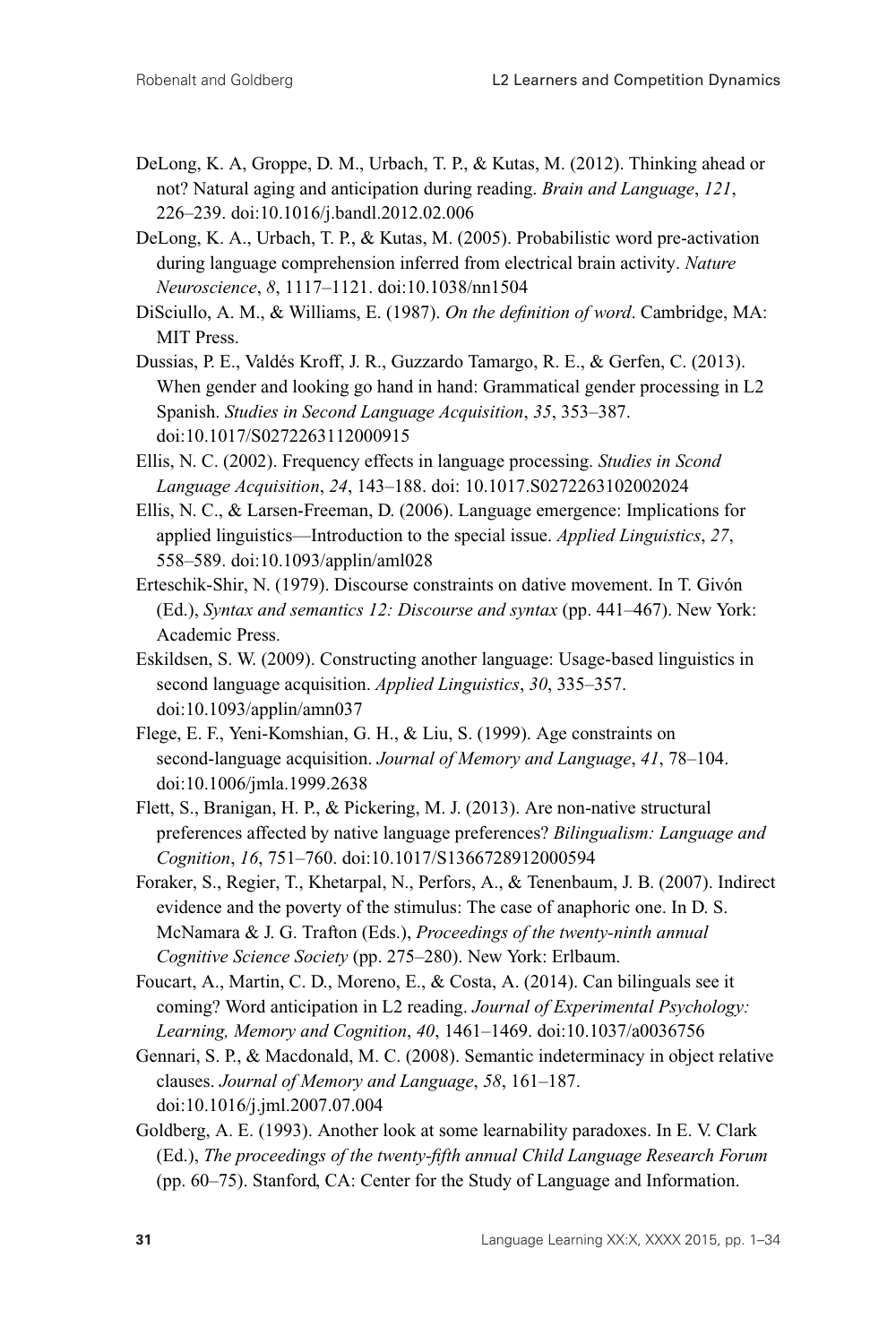- Goldberg, A. E. (1995). *Constructions: A construction grammar approach to argument structure*. Chicago: University of Chicago Press.
- Goldberg, A. E. (2006). *Constructions at work: The nature of generalization in language*. Oxford, UK: Oxford University Press.
- Goldberg, A. E. (2011). Corpus evidence of the viability of statistical preemption. *Cognitive Linguistics*, *22*, 131–153. doi:10.1515/cogl.2011.006
- Green, G. M. (1974). *Semantics and syntactic regularity*. Bloomington: Indiana University Press.
- Grüter, T., Hurtado, N., Marchman, V. A., & Fernald, A. (2014). Language exposure and online processing efficiency in bilingual development. In  $T$ . Grüter  $\&$  J. Parasis (Eds.), *Input and experience in bilingual development* (pp. 15–36). Amsterdam: John Benjamins.
- Grüter, T., Lew-Williams, C., & Fernald, A. (2012). Grammatical gender in L2: A production or a real-time processing problem? *Second Language Research*, *28*, 191–215. doi:10.1177/0267658312437990
- Havik, E., Roberts, L., van Hout, R., Schreuder, R., & Haverkort, M. (2009). Processing subject-object ambiguities in the L2: A self-paced reading study with German L2 learners of Dutch. *Language Learning*, *59*, 73–112. doi:10.1111/j.1467-9922.2009.00501.x
- Herbst, T. (2014). The valency approach to argument structure constructions. In T. Herbst, H. J. Schmid, & S. Faulhaber (Eds.), *Constructions, collocations, patterns* (pp. 159–207). Berlin, Germany: Mouton de Gruyter.
- Hirsh-Pasek, K., Treiman, R., & Schneiderman, M. (1984). Brown and Hanlon revisited: Mothers' sensitivity to ungrammatical forms. *Journal of Child Language*, *2*, 81–88. doi:10.1017/S0305000900005596
- Hopp, H. (2013). Grammatical gender in adult L2 acquisition: Relations between lexical and syntactic variability. *Second Language Research*, *29*, 33–56. doi:10.1177/0267658312461803
- Hovav, M. R., & Levin, B. (2008). The English dative alternation: The case for verb sensitivity. *Journal of Linguistics*, *44*, 129–167. doi:10.1017/S0022226707004975
- Hubbard, P. L., & Hix, D. (1988). Where vocabulary meets grammar: Verb subcategorization errors in ESL writers. *CATESOL Journal*, *1*, 89–100.
- Inagaki, S. I. (1997). Japanese and Chinese learners' acquisition of the narrow-range rules for the dative alternation in English. *Language Learning*, *47*, 637–669. doi:10.1111/0023-8333.00024
- Kaan, E. (2014). Predictive sentence processing in L2 and L1: What is different? *Linguistic Approaches to Bilingualism*, *4*, 257–282. doi:10.1075/lab.4.2.05kaa
- Langacker, R. W. (1988). A usage-based model. *Topics in Cognitive Linguistics*, *50*, 127–163. doi:10.1075/cilt.50.06lan
- Lew-Williams, C., & Fernald, A. (2007). Young children learning Spanish make rapid use of grammatical gender in spoken word recognition. *Psychological Science*, *33*, 193–198. doi:10.1111/j.1467-9280.2007.01871.x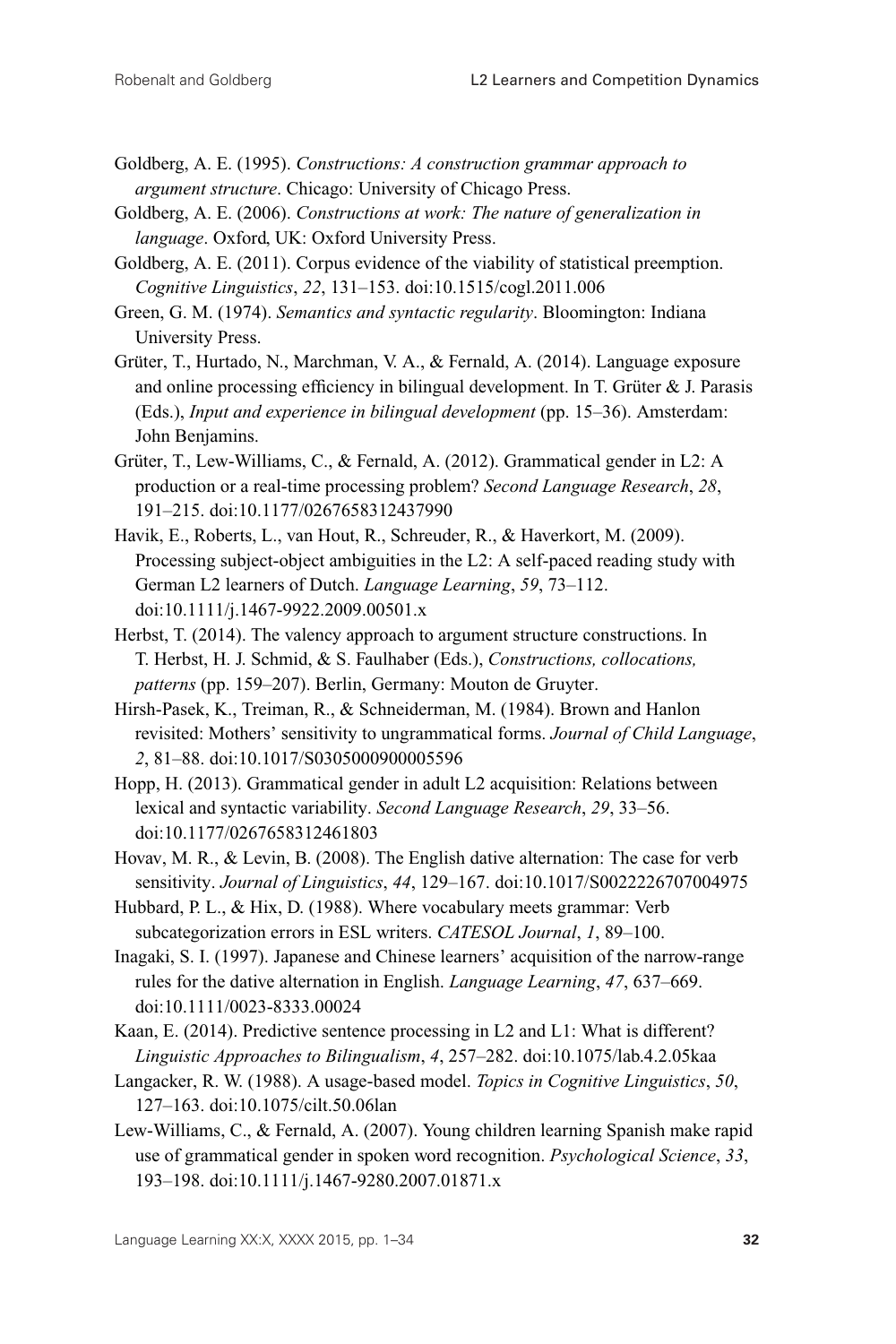- Lew-Williams, C., & Fernald, A. (2010). Real-time processing of gender-marked articles by native and non-native Spanish speakers. *Journal of Memory and Language*, *63*, 447–464. doi:10.1016/j.jml.2010.07.003
- Linck, J. A., Kroll, J. F., & Sunderman, G. (2009). Losing access to the native language while immersed in a second language: Evidence for the role of inhibition in second-language learning. *Psychological Science*, *20*, 1507–1515. doi:10.1111/j.1467-9280.2009.02480.x
- Long, M. H., Inagaki, S., & Ortega, L. (1998). The role of implicit negative feedback in SLA: Models and recasts in Japanese and Spanish. *The Modern Language Journal*, *82*, 357–371. doi:10.2307/329961
- Marcotte, J. (2005). *Causative alternation errors in child language acquisition*. Unpublished doctoral dissertation. Stanford University, Stanford, CA.
- Marcus, G. F. (1993). Negative evidence in language acquisition. *Cognition*, *46*, 53–85. doi:10.1016/0010-0277(93)90022-N
- Martin, C. D., Thierry, G., Kuipers, J., Boutonnet, B., Foucart, A., & Costa, A. (2013). Bilinguals reading in their second language do not predict upcoming words as native readers do. *Journal of Memory and Language*, *69*, 574–588. doi:10.1016/j.jml.2013.08.001
- Oehrle, R. T. (1976). *The grammatical status of the English dative alternation*. Unpublished doctoral dissertation. Massachusetts Institute of Technology, Cambridge, MA.
- Oh, E. (2010). Recovery from first-language transfer: The second language acquisition of English double objects by Korean speakers. *Second Language Research*, *26*, 407–439. doi:10.1177/0267658310365786
- Pinker, S. (1981). Comments. In C. L. Baker & J. J. McCarthy (Eds.), *The logical problem of language acquisition* (pp. 53–63). Cambridge, MA: MIT Press.
- Pinker, S. (1989). *Learnability and cognition*. Cambridge, MA: MIT Press.

R Development Core Team. (2008). R: A language and environment for statistical computing (ISBN 3-900051-07-0) [statistical computing software]. Vienna, Austria: R Foundation for Statistical Computing.

- Rescorla, R. A., & Wagner, A. R. (1972). A theory of Pavlovian conditioning: Variations in the effectiveness of reinforcement and nonreinforcement. In A. H. Black & W. F. Prokasy (Eds.), *Classical conditioning II: Current research and theory* (pp. 64–99). New York: Appleton-Century-Crofts.
- Robenalt, C., & Goldberg, A. E. (2015). Judgment evidence for statistical preemption: It is relatively better to *vanish* than to *disappear* a rabbit, but a lifeguard can equally well *backstroke* or *swim* children to shore. *Cognitive Linguistics*, *26*, 467–503. doi:10.1515/cog-2015-0004
- Rossi, E., Kroll, J. F., & Dussias, P. E. (2014). Clitic pronouns reveal the time course of processing gender and number in a second language. *Neuropsychologia*, *62*, 11–25. doi:10.1016/j.neuropsychologia.2014.07.002